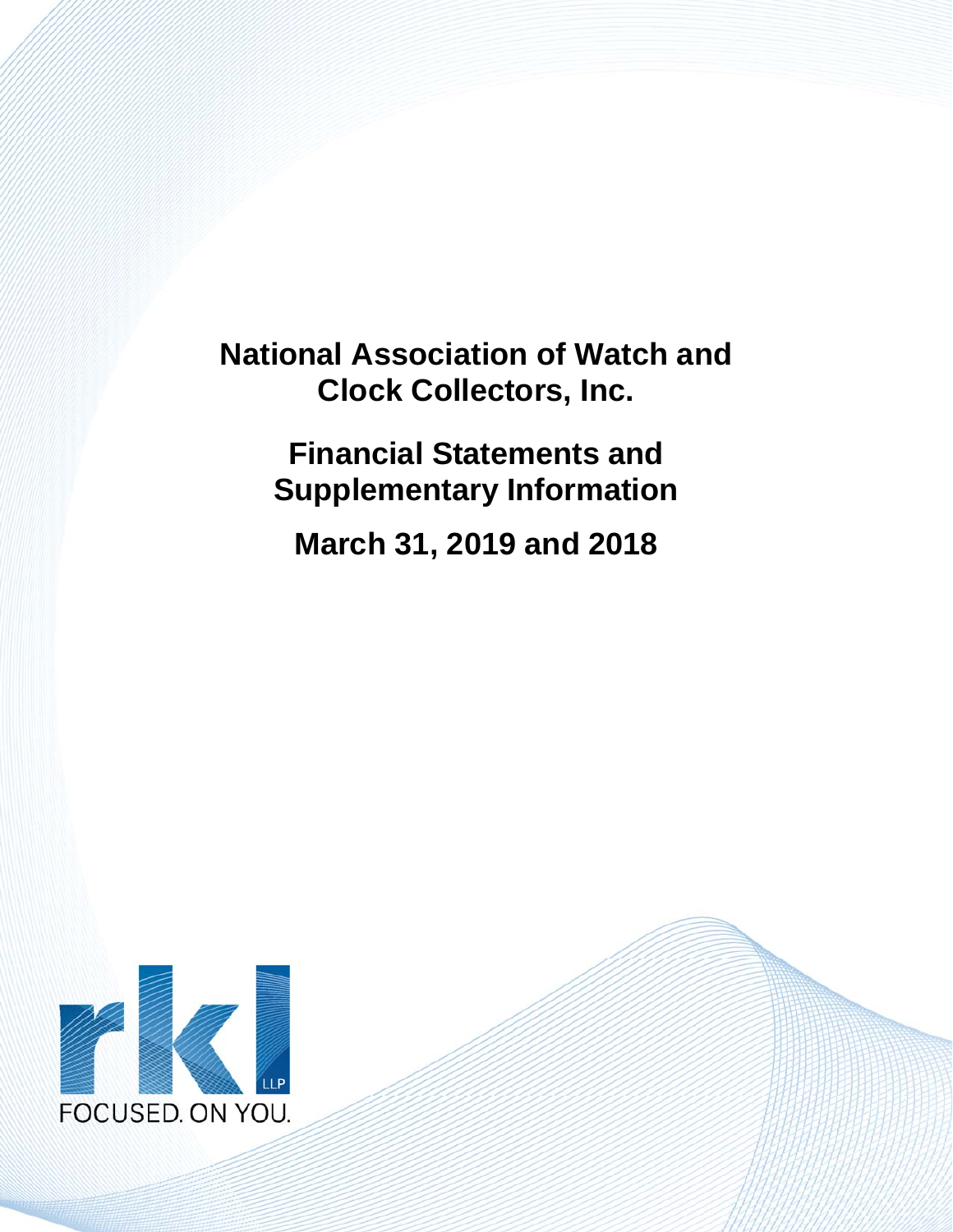Table of Contents March 31, 2019 and 2018

|                                                              | Page      |
|--------------------------------------------------------------|-----------|
| <b>INDEPENDENT AUDITOR'S REPORT</b>                          | 1 and $2$ |
| <b>FINANCIAL STATEMENTS</b>                                  |           |
| <b>Statement of Financial Position</b>                       | 3         |
| <b>Statement of Activities</b>                               | 4 and $5$ |
| Statement of Functional Expenses - by Natural Classification | 6 and 7   |
| Statement of Changes in Net Assets                           | 8         |
| <b>Statement of Cash Flows</b>                               | 9         |
| <b>Notes to Financial Statements</b>                         | 10 to 30  |
| <b>SUPPLEMENTARY INFORMATION</b>                             |           |
| Schedule of Program Activities                               | 31 and 32 |
|                                                              |           |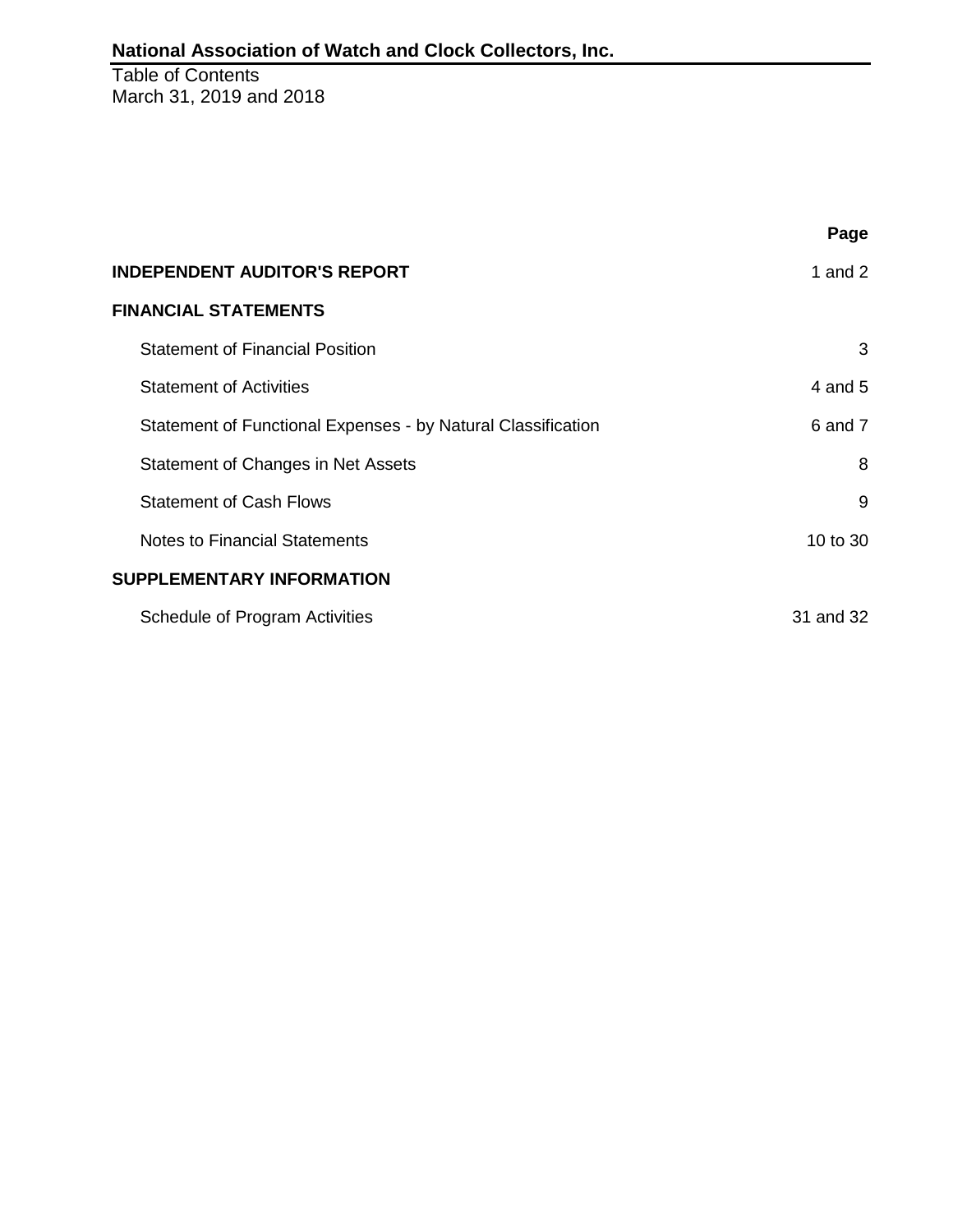

# **Independent Auditor's Report**

To the Board of Directors National Association of Watch and Clock Collectors, Inc. Columbia, Pennsylvania

#### **Report on the Financial Statements**

We have audited the accompanying financial statements of National Association of Watch and Clock Collectors, Inc., which comprise the statement of financial position as of March 31, 2019, and the related statements of activities, functional expenses - by natural classification, changes in net assets, and cash flows for the year then ended, and the related notes to the financial statements.

#### **Management's Responsibility for the Financial Statements**

Management is responsible for the preparation and fair presentation of these financial statements in accordance with accounting principles generally accepted in the United States of America; this includes the design, implementation, and maintenance of internal control relevant to the preparation and fair presentation of financial statements that are free from material misstatement, whether due to fraud or error.

#### **Auditor's Responsibility**

Our responsibility is to express an opinion on these financial statements based on our audit. We conducted our audit in accordance with auditing standards generally accepted in the United States of America. Those standards require that we plan and perform the audit to obtain reasonable assurance about whether the financial statements are free from material misstatement.

An audit involves performing procedures to obtain audit evidence about the amounts and disclosures in the financial statements. The procedures selected depend on the auditor's judgment, including the assessment of the risks of material misstatement of the financial statements, whether due to fraud or error. In making those risk assessments, the auditor considers internal control relevant to the entity's preparation and fair presentation of the financial statements in order to design audit procedures that are appropriate in the circumstances, but not for the purpose of expressing an opinion on the effectiveness of the entity's internal control. Accordingly, we express no such opinion. An audit also includes evaluating the appropriateness of accounting policies used and the reasonableness of significant accounting estimates made by management, as well as evaluating the overall presentation of the financial statements.

We believe that the audit evidence we have obtained is sufficient and appropriate to provide a basis for our audit opinion.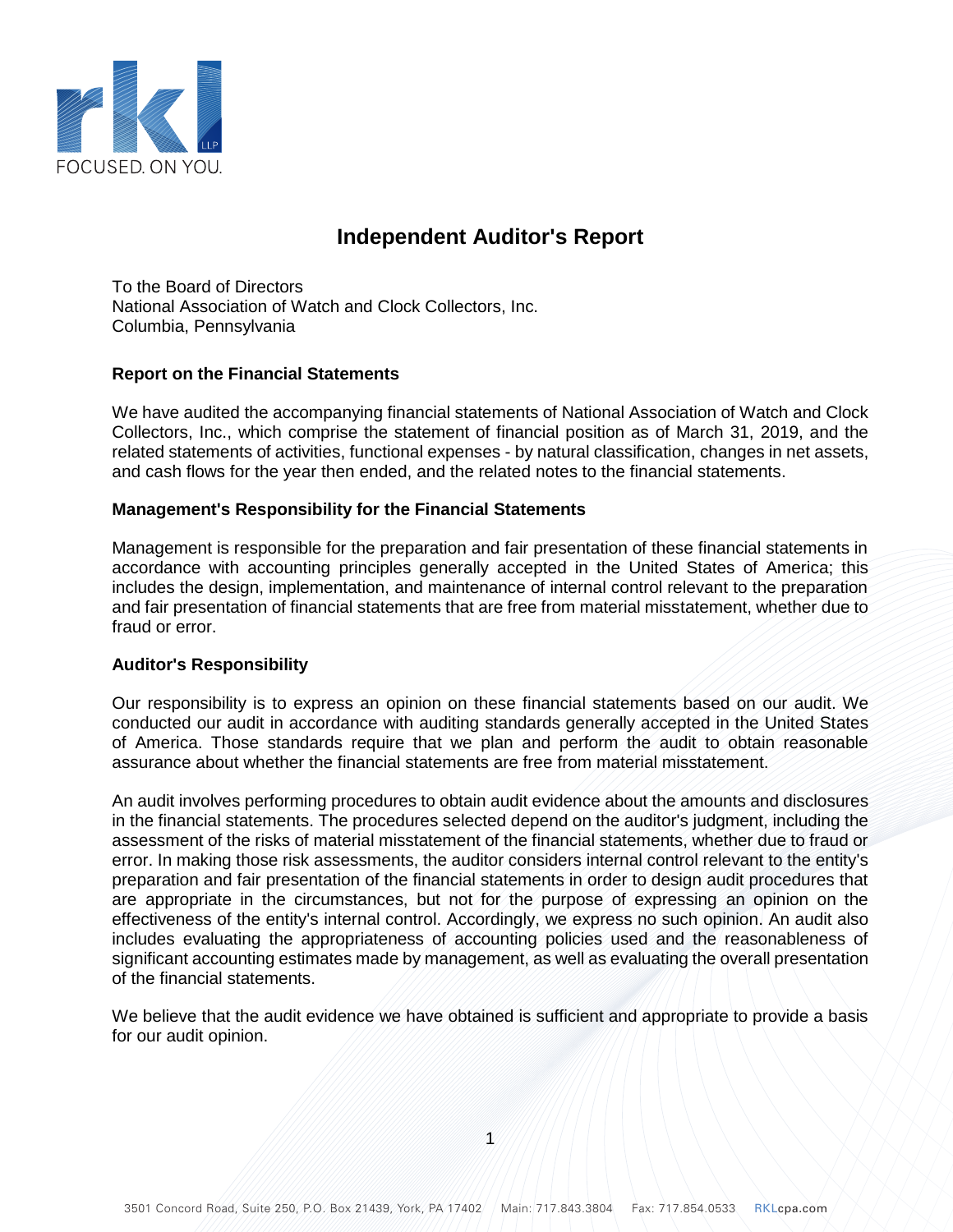### **Opinion**

In our opinion, the financial statements referred to above present fairly, in all material respects, the financial position of National Association of Watch and Clock Collectors, Inc. as of March 31, 2019, and the changes in its net assets and its cash flows for the year then ended, in accordance with accounting principles generally accepted in the United States of America.

#### **Other Matter - Supplementary Information**

Our audit was conducted for the purpose of forming an opinion on the financial statements as a whole. The accompanying supplementary information, as listed in the table of contents, is presented for purposes of additional analysis and is not a required part of the financial statements. Such information is the responsibility of management and was derived from and relates directly to the underlying accounting and other records used to prepare the financial statements. The information has been subjected to the auditing procedures applied in the audit of the financial statements and certain additional procedures, including comparing and reconciling such information directly to the underlying accounting and other records used to prepare the financial statements or to the financial statements themselves, and other additional procedures in accordance with auditing standards generally accepted in the United States of America. In our opinion, the information is fairly stated in all material respects in relation to the financial statements as a whole.

### **Other Matter - Prior Year Audited by Other Auditors**

The financial statements of National Association of Watch and Clock Collectors, Inc. as of and for the year ended March 31, 2018, were audited by other auditors, whose report, dated June 27, 2018, expressed an unmodified opinion on those statements.

RKL LIP

November 14, 2019 York, Pennsylvania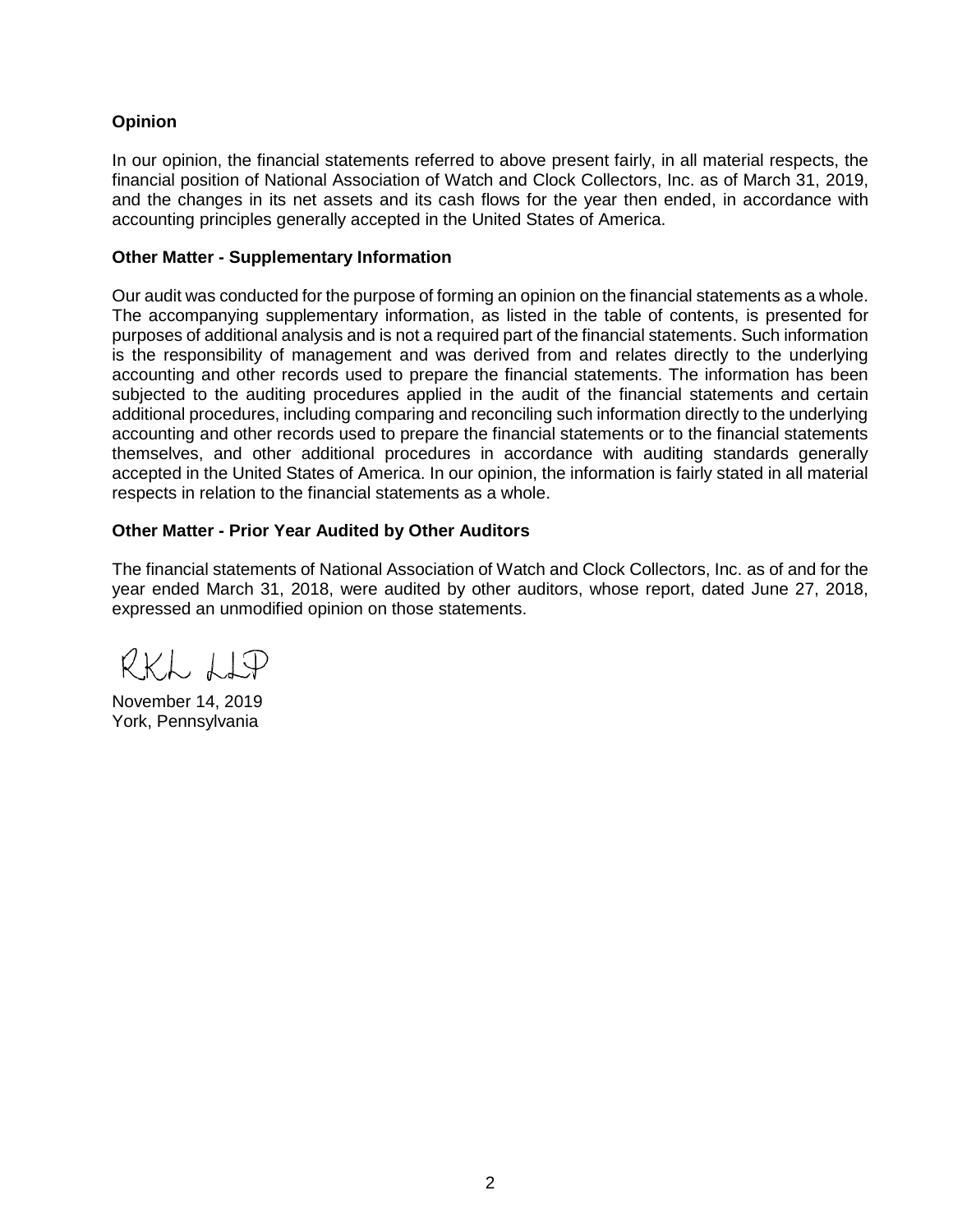Statement of Financial Position

|                                                       |                 | March 31, |           |
|-------------------------------------------------------|-----------------|-----------|-----------|
|                                                       | 2019            |           | 2018      |
| <b>Assets</b>                                         |                 |           |           |
| <b>Current Assets</b>                                 |                 |           |           |
| Cash                                                  | \$<br>104,092   | \$        | 212,276   |
| Accounts receivable                                   | 28,046          |           | 36,065    |
| Promises to give                                      | 47,052          |           | 49,545    |
| Store inventory                                       | 53,144          |           | 44,177    |
| Prepaid expenses                                      | 76,070          |           | 68,348    |
|                                                       |                 |           |           |
| <b>Total Current Assets</b>                           | 308,404         |           | 410,411   |
| <b>Property and Equipment, Net</b>                    | 4,211,472       |           | 4,380,654 |
| <b>Other Assets</b>                                   |                 |           |           |
| Investments                                           | 2,931,103       |           | 2,954,207 |
| Promises to give, net                                 | 244,328         |           | 307,109   |
| <b>Total Other Assets</b>                             | 3,175,431       |           | 3,261,316 |
| <b>Total Assets</b>                                   | \$<br>7,695,307 | \$        | 8,052,381 |
|                                                       |                 |           |           |
| <b>Liabilities and Net Assets</b>                     |                 |           |           |
| <b>Current Liabilities</b>                            |                 |           |           |
| Current portion of charitable gift annuity obligation | \$<br>16,290    | \$        | 16,290    |
| Accounts payable                                      | 69,131          |           | 55,042    |
| Accrued payroll and vacation                          | 80,453          |           | 73,004    |
| Payroll taxes withheld and accrued                    | 6,091           |           | 5,448     |
| Other accrued expenses                                | 268             |           | 139       |
| Chapter deposits                                      | 3,465           |           | 3,465     |
| Deferred revenue                                      | 155,025         |           | 140,049   |
| <b>Total Current Liabilities</b>                      | 330,723         |           | 293,437   |
| <b>Charitable Gift Annuity Obligation, Net</b>        | 159,897         |           | 157,931   |
| <b>Total Liabilities</b>                              | 490,620         |           | 451,368   |
| <b>Net Assets</b>                                     |                 |           |           |
| Without donor restrictions                            | 5,604,506       |           | 5,850,289 |
| With donor restrictions                               | 1,600,181       |           | 1,750,724 |
| <b>Total Net Assets</b>                               | 7,204,687       |           | 7,601,013 |
| <b>Total Liabilities and Net Assets</b>               | \$<br>7,695,307 | \$        | 8,052,381 |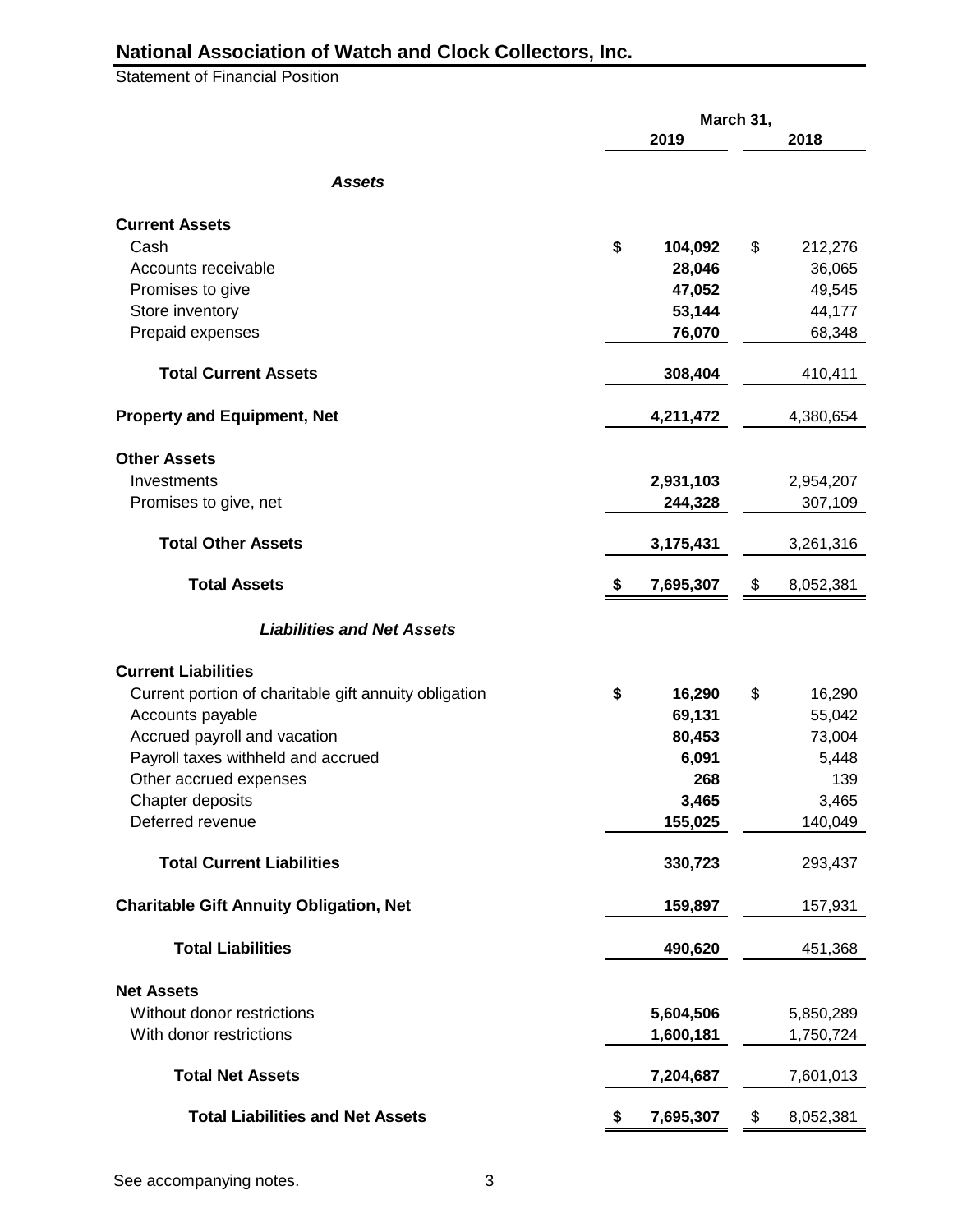Statement of Activities

|                                                                                   | Year Ended March 31, 2019 |                     |                  |  |  |  |
|-----------------------------------------------------------------------------------|---------------------------|---------------------|------------------|--|--|--|
|                                                                                   | <b>Without Donor</b>      | <b>With Donor</b>   |                  |  |  |  |
|                                                                                   | <b>Restrictions</b>       | <b>Restrictions</b> | <b>Totals</b>    |  |  |  |
| <b>Support and Revenue</b>                                                        |                           |                     |                  |  |  |  |
| Membership dues                                                                   | \$<br>943,823             | \$                  | \$<br>943,823    |  |  |  |
| Donations                                                                         | 206,672                   | 102,779             | 309,451          |  |  |  |
| National events                                                                   | 251,962                   |                     | 251,962          |  |  |  |
| Advertising income - Mart Journal                                                 | 111,393                   |                     | 111,393          |  |  |  |
| Investment income, net of fees                                                    | 111,181                   |                     | 111,181          |  |  |  |
| Store sales                                                                       | 80,959                    |                     | 80,959           |  |  |  |
| In-kind contributions                                                             | 79,710                    |                     | 79,710           |  |  |  |
| Museum admissions                                                                 | 49,984                    |                     | 49,984           |  |  |  |
| Tuition and registration fees                                                     | 47,394                    |                     | 47,394           |  |  |  |
| Miscellaneous income                                                              | 28,060                    |                     | 28,060           |  |  |  |
| Grants                                                                            | 17,090                    |                     | 17,090           |  |  |  |
| Advertising income - other                                                        | 13,972                    |                     | 13,972           |  |  |  |
| Rental income                                                                     | 9,455                     |                     | 9,455            |  |  |  |
| Special events sponsorship                                                        | 7,485                     |                     | 7,485            |  |  |  |
| Silent auction income                                                             | 5,995                     |                     | 5,995            |  |  |  |
| Traveling workshop income                                                         | 3,229                     |                     | 3,229            |  |  |  |
| Net assets released from restrictions                                             |                           |                     |                  |  |  |  |
|                                                                                   | 253,322                   | (253, 322)          | (1, 923)         |  |  |  |
| Special events, net of expenses of \$9,394<br>Loss on sale of investments         | (1, 923)                  |                     |                  |  |  |  |
|                                                                                   | (43,071)                  |                     | (43,071)         |  |  |  |
| <b>Total Support and Revenue</b>                                                  | 2,176,692                 | (150, 543)          | 2,026,149        |  |  |  |
| <b>Expenses</b>                                                                   |                           |                     |                  |  |  |  |
| Program and related services                                                      | 1,532,320                 |                     | 1,532,320        |  |  |  |
| Supporting services                                                               |                           |                     |                  |  |  |  |
| Management and general                                                            | 723,601                   |                     | 723,601          |  |  |  |
| Fundraising                                                                       | 154,092                   |                     | 154,092          |  |  |  |
| <b>Total Supporting Services</b>                                                  | 877,693                   |                     | 877,693          |  |  |  |
| <b>Total Expenses</b>                                                             | 2,410,013                 |                     | 2,410,013        |  |  |  |
|                                                                                   |                           |                     |                  |  |  |  |
| <b>Deficiency of Support and</b>                                                  |                           |                     |                  |  |  |  |
| <b>Revenue over Expenses</b>                                                      | (233, 321)                | (150, 543)          | (383, 864)       |  |  |  |
| <b>Change in Net Assets Related to Collection Items</b><br><b>Not Capitalized</b> |                           |                     |                  |  |  |  |
| Museum collection items purchased, not capitalized                                | (28, 128)                 |                     | (28, 128)        |  |  |  |
| <b>Change in Value of Charitable Gift Annuities</b>                               | (18, 256)                 |                     | (18, 256)        |  |  |  |
| <b>Unrealized Holding Gains on Investments</b>                                    | 33,922                    |                     | 33,922           |  |  |  |
| <b>Changes in Net Assets</b>                                                      | \$<br>(245, 783)          | \$<br>(150, 543)    | \$<br>(396, 326) |  |  |  |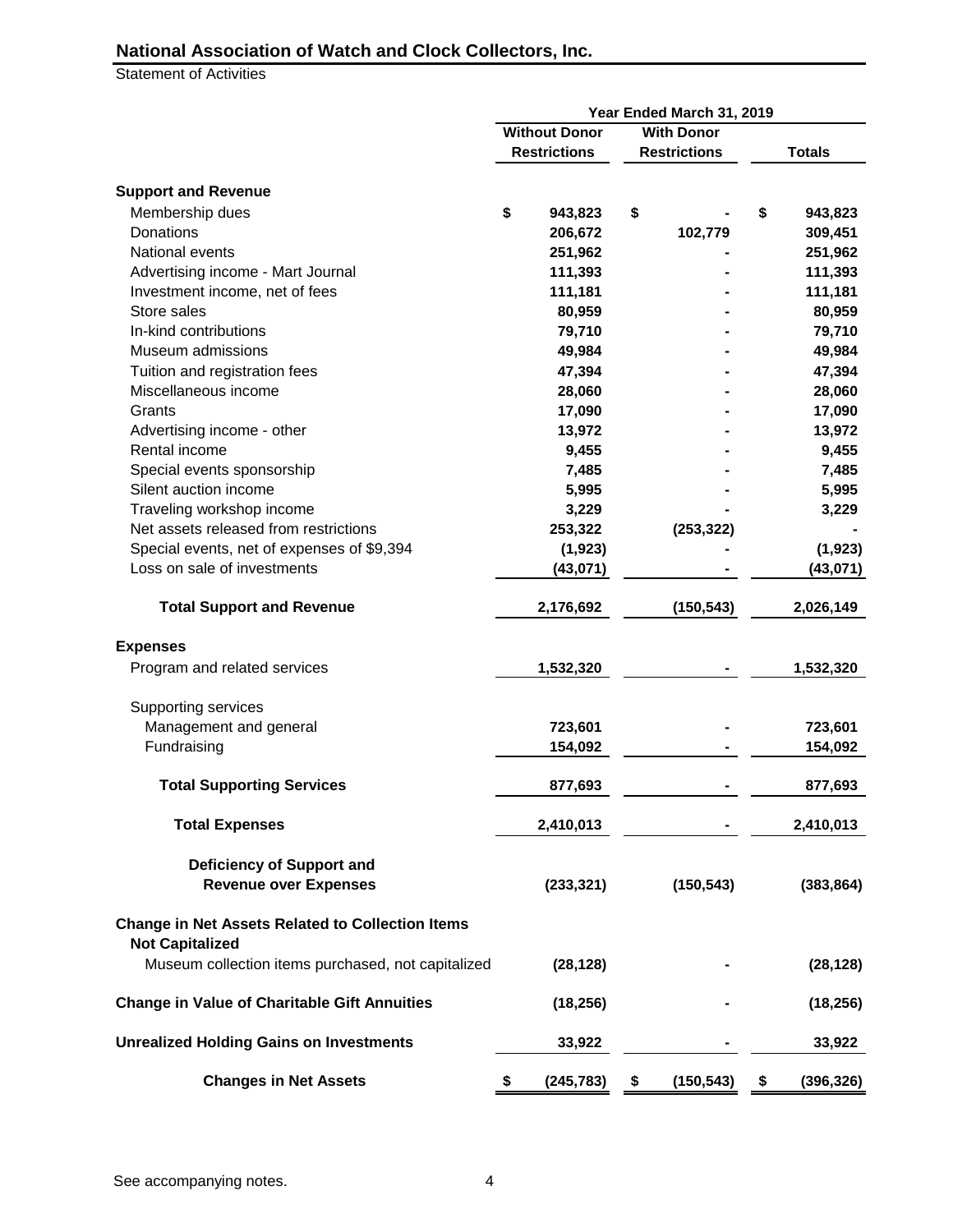Statement of Activities (continued)

|                                                                                   |                                           |  | Year Ended March 31, 2018 |    |               |
|-----------------------------------------------------------------------------------|-------------------------------------------|--|---------------------------|----|---------------|
|                                                                                   | <b>Without Donor</b><br><b>With Donor</b> |  |                           |    |               |
|                                                                                   | <b>Restrictions</b>                       |  | <b>Restrictions</b>       |    | <b>Totals</b> |
|                                                                                   |                                           |  |                           |    |               |
| <b>Support and Revenue</b>                                                        |                                           |  |                           |    |               |
| Membership dues                                                                   | \$<br>988,372                             |  | \$                        | \$ | 988,372       |
| Donations                                                                         | 221,700                                   |  | 465,069                   |    | 686,769       |
| National events                                                                   | 199,551                                   |  |                           |    | 199,551       |
| Advertising income - Mart Journal                                                 | 109,970                                   |  |                           |    | 109,970       |
| Investment income, net of fees                                                    | 102,689                                   |  |                           |    | 102,689       |
| Store sales                                                                       | 73,519                                    |  |                           |    | 73,519        |
| In-kind contributions                                                             | 9,253                                     |  |                           |    | 9,253         |
| Museum admissions                                                                 | 47,175                                    |  |                           |    | 47,175        |
| Tuition and registration fees                                                     | 73,695                                    |  |                           |    | 73,695        |
| Miscellaneous income                                                              | 23,102                                    |  |                           |    | 23,102        |
| Grants                                                                            | 12,695                                    |  |                           |    | 12,695        |
| Advertising income - other                                                        | 9,563                                     |  |                           |    | 9,563         |
| Rental income                                                                     | 9,175                                     |  |                           |    | 9,175         |
| Special events sponsorship                                                        | 5,270                                     |  |                           |    | 5,270         |
| Silent auction income                                                             | 2,883                                     |  |                           |    | 2,883         |
| Traveling workshop income                                                         | 11,793                                    |  |                           |    | 11,793        |
| Net assets released from restrictions                                             | 124,989                                   |  | (124, 989)                |    |               |
| Special events, net of expenses of \$5,291                                        | 4,997                                     |  |                           |    | 4,997         |
| Gain on sale of investments                                                       | 14,188                                    |  |                           |    | 14,188        |
| <b>Total Support and Revenue</b>                                                  | 2,044,579                                 |  | 340,080                   |    | 2,384,659     |
|                                                                                   |                                           |  |                           |    |               |
| <b>Expenses</b>                                                                   |                                           |  |                           |    |               |
| Program and related services                                                      | 1,437,225                                 |  |                           |    | 1,437,225     |
| Supporting services                                                               |                                           |  |                           |    |               |
| Management and general                                                            | 751,545                                   |  |                           |    | 751,545       |
| Fundraising                                                                       | 78,898                                    |  |                           |    | 78,898        |
| <b>Total Supporting Services</b>                                                  | 830,443                                   |  |                           |    | 830,443       |
|                                                                                   |                                           |  |                           |    |               |
| <b>Total Expenses</b>                                                             | 2,267,668                                 |  |                           |    | 2,267,668     |
| <b>Excess (Deficiency) of Support</b><br>and Revenue over Expenses                | (223,089)                                 |  | 340,080                   |    | 116,991       |
| <b>Change in Net Assets Related to Collection Items</b><br><b>Not Capitalized</b> |                                           |  |                           |    |               |
| Museum collection items purchased, not capitalized                                | (19, 627)                                 |  |                           |    | (19, 627)     |
| <b>Change in Value of Charitable Gift Annuities</b>                               |                                           |  |                           |    |               |
| <b>Unrealized Holding Gains on Investments</b>                                    | 113,115                                   |  | 3,629                     |    | 116,744       |
| <b>Changes in Net Assets</b>                                                      | \$<br>(129, 601)                          |  | \$<br>343,709             | \$ | 214,108       |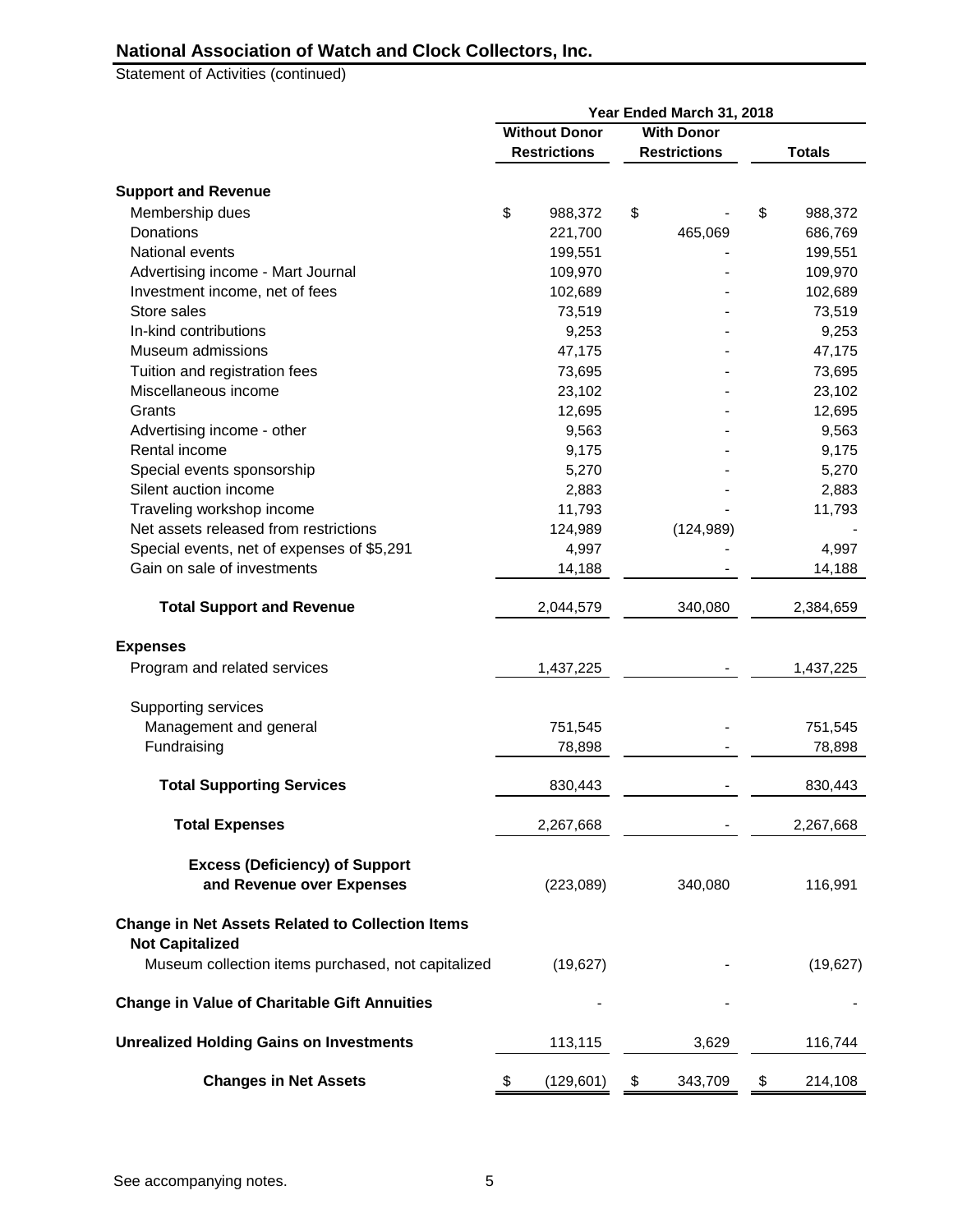Statement of Functional Expenses - by Natural Classification

|                                     |                 | Year Ended March 31, 2019  |                    |                 |
|-------------------------------------|-----------------|----------------------------|--------------------|-----------------|
|                                     |                 | <b>Supporting Services</b> |                    |                 |
|                                     | Program and     | <b>Management</b>          |                    |                 |
|                                     | <b>Related</b>  | and                        |                    |                 |
|                                     | <b>Services</b> | General                    | <b>Fundraising</b> | <b>Totals</b>   |
| Salaries and wages                  | \$<br>437,389   | \$<br>330,030              | \$<br>92,976       | \$<br>860,395   |
| Depreciation                        | 279,703         | 3,623                      |                    | 283,326         |
| Employee benefits and payroll taxes | 118,300         | 68,377                     | 18,306             | 204,983         |
| Committees and conferences          | 163,083         | 1,764                      |                    | 164,847         |
| Professional fees                   | 44,972          | 80,975                     | 7,595              | 133,542         |
| <b>Bulletin printing</b>            | 131,082         |                            |                    | 131,082         |
| Utilities and telephone             | 72,619          | 15,811                     | 1,100              | 89,530          |
| Equipment rental                    | 54,844          | 30,987                     | 530                | 86,361          |
| Supplies                            | 49,773          | 9,504                      | 2,015              | 61,292          |
| <b>Travel and meals</b>             | 5,179           | 45,475                     | 2,342              | 52,996          |
| Cost of sales                       | 48,492          |                            |                    | 48,492          |
| Event expenses                      | 218             | 31,497                     | 8,697              | 40,412          |
| <b>Building rental</b>              | 33,949          | 4,976                      | 392                | 39,317          |
| Other printing and postage          | 9,917           | 23,495                     | 5,528              | 38,940          |
| Administrative fees                 | 16,846          | 15,827                     | 2,743              | 35,416          |
| Miscellaneous expense               | 4,234           | 21,839                     | 5,768              | 31,841          |
| Insurance                           | 5,804           | 23,419                     |                    | 29,223          |
| <b>MART</b> printing                | 26,210          |                            |                    | 26,210          |
| Exhibits and advertising            | 20,240          | 1,123                      |                    | 21,363          |
| Website costs                       |                 | 11,625                     |                    | 11,625          |
| Dues and subscriptions              | 7,016           | 3,254                      | 300                | 10,570          |
| Bad debt expense                    |                 |                            | 5,800              | 5,800           |
| Traveling workshop                  | 2,450           |                            |                    | 2,450           |
|                                     | \$<br>1,532,320 | \$<br>723,601              | \$<br>154,092      | \$<br>2,410,013 |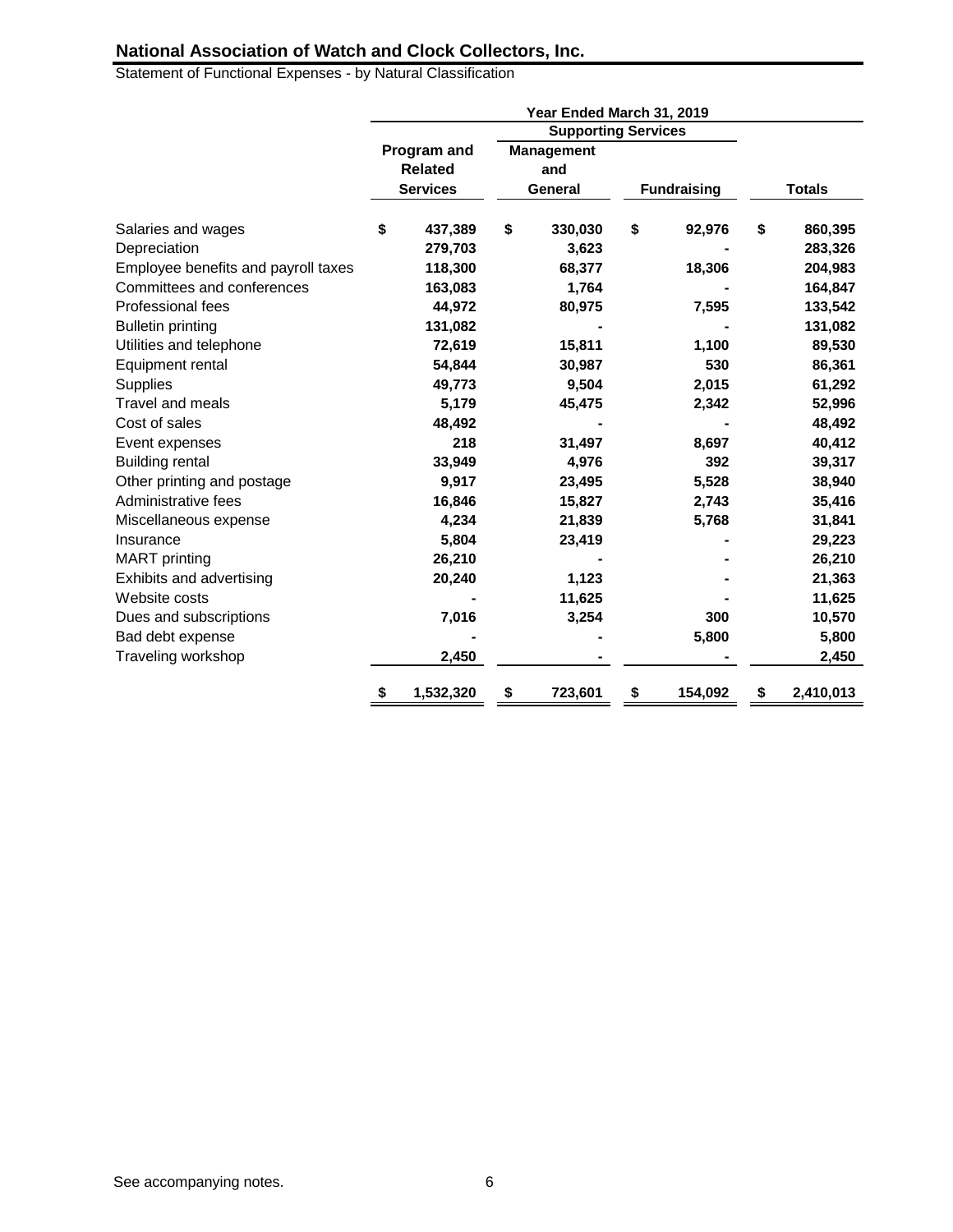Statement of Functional Expenses - by Natural Classification (continued)

|                                     |                 | Year Ended March 31, 2018  |                    |                 |
|-------------------------------------|-----------------|----------------------------|--------------------|-----------------|
|                                     |                 | <b>Supporting Services</b> |                    |                 |
|                                     | Program and     | <b>Management</b>          |                    |                 |
|                                     | <b>Related</b>  | and                        |                    |                 |
|                                     | <b>Services</b> | General                    | <b>Fundraising</b> | <b>Totals</b>   |
| Salaries and wages                  | \$<br>406,023   | \$<br>391,989              | \$<br>43,520       | \$<br>841,532   |
| Depreciation                        | 266,516         | 21,666                     |                    | 288,182         |
| Employee benefits and payroll taxes | 100,910         | 84,349                     | 9,734              | 194,993         |
| Committees and conferences          | 181,414         |                            |                    | 181,414         |
| Professional fees                   | 51,366          | 84,040                     | 6,495              | 141,901         |
| <b>Bulletin printing</b>            | 123,650         |                            |                    | 123,650         |
| Utilities and telephone             | 86,155          | 6,782                      |                    | 92,937          |
| Equipment rental                    | 38,141          | 19,963                     |                    | 58,104          |
| Supplies                            | 12,769          | 9,510                      | 1,066              | 23,345          |
| <b>Travel and meals</b>             | 4,794           | 37,505                     | 6,125              | 48,424          |
| Cost of sales                       | 44,934          |                            |                    | 44,934          |
| Event expenses                      | 7,370           |                            |                    | 7,370           |
| <b>Building rental</b>              | 29,951          | 350                        |                    | 30,301          |
| Other printing and postage          | 5,276           | 26,237                     | 4,025              | 35,538          |
| Administrative fees                 | 16,379          | 10,233                     | 3,556              | 30,168          |
| Miscellaneous expense               | 3,065           | 16,334                     | 4,377              | 23,776          |
| Insurance                           | 5,824           | 23,211                     |                    | 29,035          |
| <b>MART</b> printing                | 27,663          |                            |                    | 27,663          |
| Exhibits and advertising            | 12,651          | 4,890                      |                    | 17,541          |
| Website costs                       |                 | 12,285                     |                    | 12,285          |
| Dues and subscriptions              | 5,214           | 2,201                      |                    | 7,415           |
| Bad debt expense                    |                 |                            |                    |                 |
| Traveling workshop                  | 7,160           |                            |                    | 7,160           |
|                                     | \$<br>1,437,225 | \$<br>751,545              | \$<br>78,898       | \$<br>2,267,668 |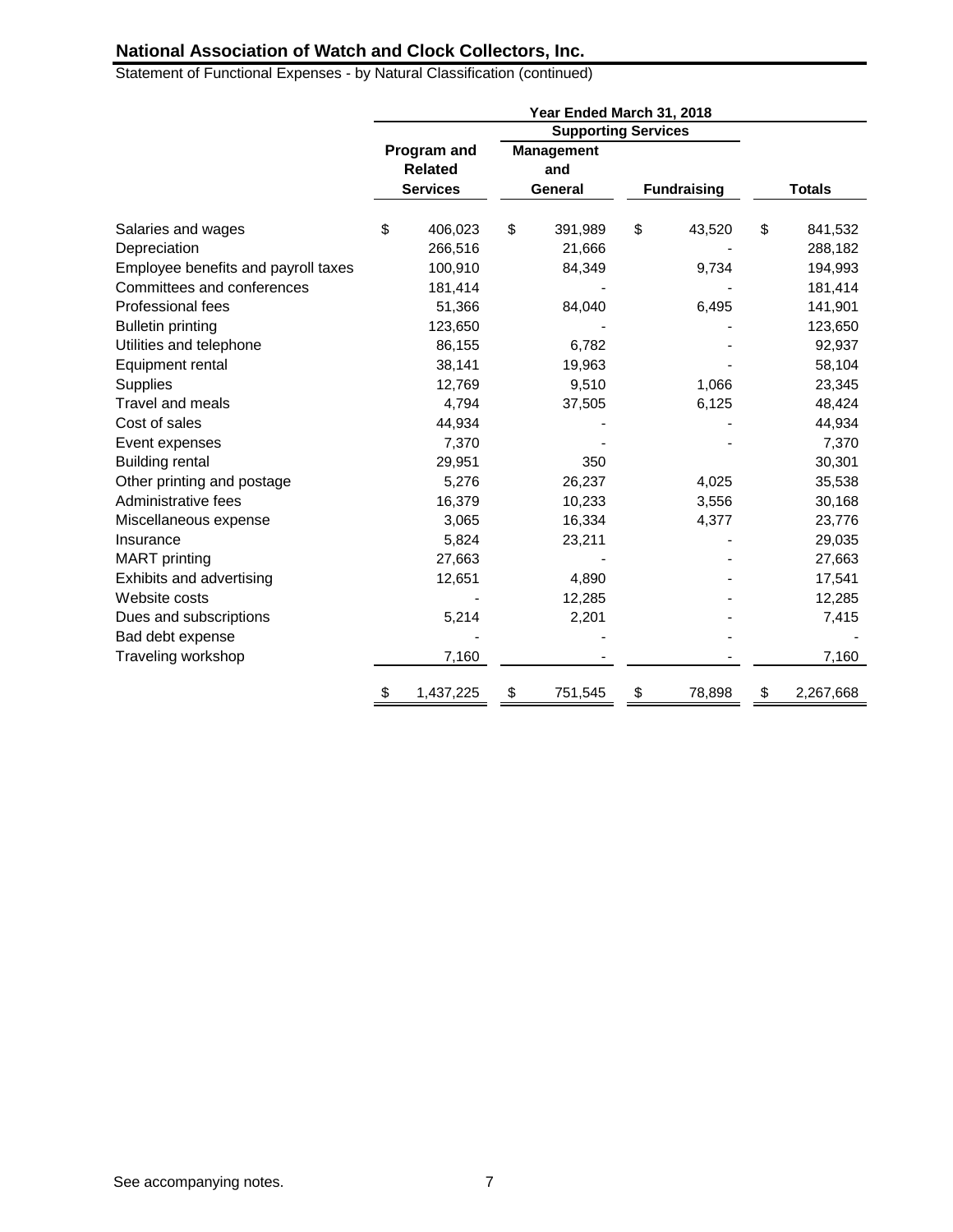Statement of Changes in Net Assets

|                              |    | <b>Without Donor</b><br><b>Restrictions</b> | <b>With Donor</b><br><b>Restrictions</b> |           |    | <b>Totals</b> |  |
|------------------------------|----|---------------------------------------------|------------------------------------------|-----------|----|---------------|--|
| Net Assets at March 31, 2017 | \$ | 5,979,890                                   | \$                                       | 1,407,015 | \$ | 7,386,905     |  |
| Changes in net assets        |    | (129,601)                                   |                                          | 343,709   |    | 214,108       |  |
| Net Assets at March 31, 2018 |    | 5,850,289                                   |                                          | 1,750,724 |    | 7,601,013     |  |
| Changes in net assets        |    | (245, 783)                                  |                                          | (150,543) |    | (396,326)     |  |
| Net Assets at March 31, 2019 | S  | 5,604,506                                   | S                                        | 1,600,181 | S  | 7,204,687     |  |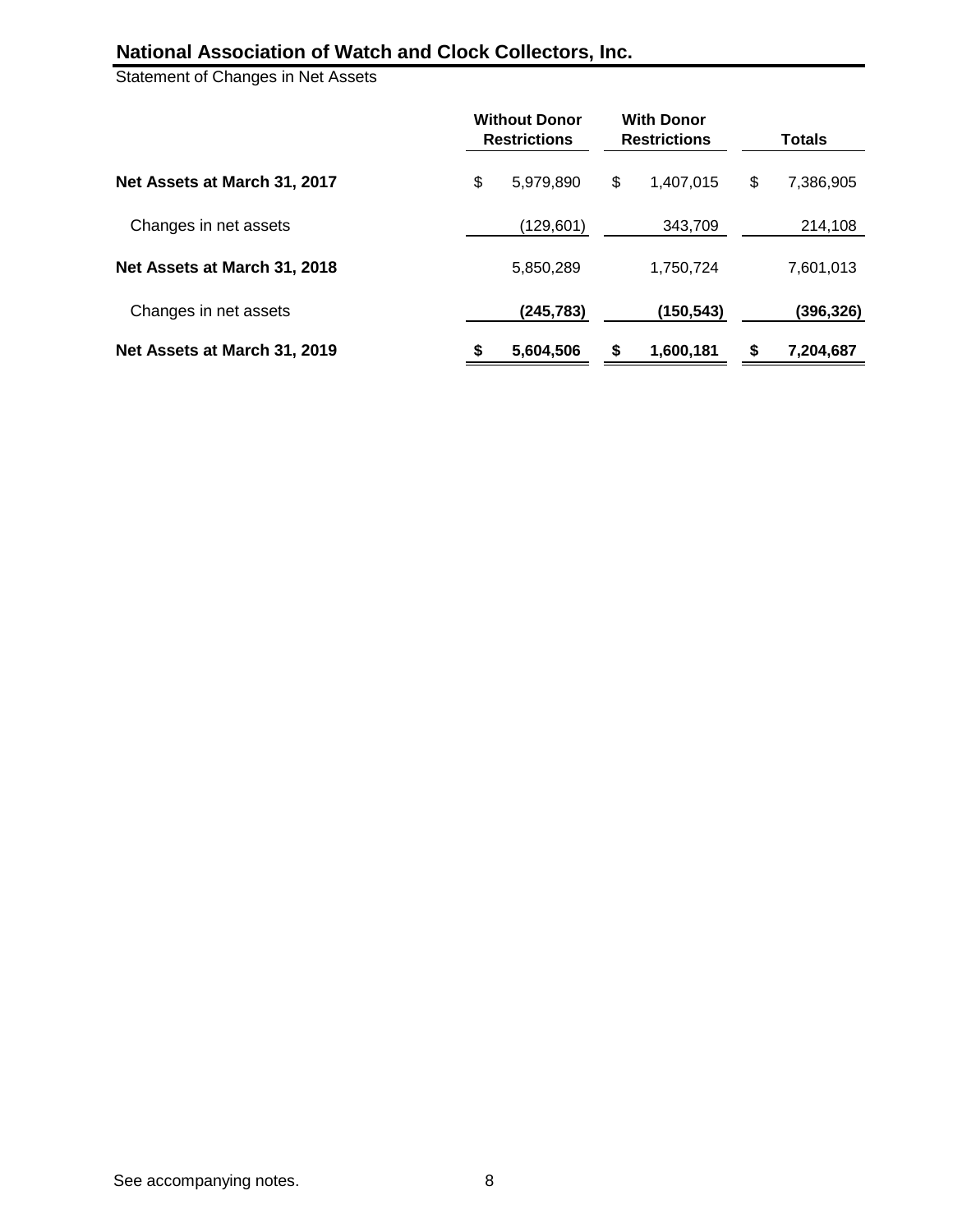Statement of Cash Flows

|                                                                           | <b>Years Ended March 31,</b> |                       |    |            |  |
|---------------------------------------------------------------------------|------------------------------|-----------------------|----|------------|--|
|                                                                           |                              | 2019                  |    | 2018       |  |
| <b>Cash Flows from Operating Activities</b>                               |                              |                       |    |            |  |
| Changes in net assets                                                     | \$                           | (396, 326)            | \$ | 214,108    |  |
| Adjustments to reconcile changes in net assets to                         |                              |                       |    |            |  |
| net cash provided by (used in) operating activities                       |                              |                       |    |            |  |
| Depreciation                                                              |                              | 283,326               |    | 288,182    |  |
| Bad debt expense                                                          |                              | 5,800                 |    |            |  |
| Restricted contributions - endowment                                      |                              | (50, 360)             |    | (98, 800)  |  |
| Restricted contributions - capital                                        |                              | (16, 573)             |    | (34, 486)  |  |
| (Gain) loss on sale of investments                                        |                              | 43,071                |    | (14, 188)  |  |
|                                                                           |                              |                       |    | (116, 744) |  |
| Unrealized holding gains on investments<br>Change in unamortized discount |                              | (33, 922)<br>(8, 110) |    | 19,832     |  |
| Purchase of collection items                                              |                              |                       |    |            |  |
|                                                                           |                              | 28,128                |    | 19,627     |  |
| (Increase) decrease in assets                                             |                              |                       |    |            |  |
| Accounts receivable                                                       |                              | 8,019                 |    | (10, 986)  |  |
| Promises to give                                                          |                              | 50,193                |    | (155,094)  |  |
| Store inventory                                                           |                              | (8,967)               |    | 4,026      |  |
| Prepaid expenses                                                          |                              | (7, 722)              |    | 4,613      |  |
| Increase (decrease) in liabilities                                        |                              |                       |    |            |  |
| Accounts payable                                                          |                              | 14,089                |    | (8, 447)   |  |
| Accrued payroll and vacation                                              |                              | 7,449                 |    | (5, 198)   |  |
| Payroll taxes withheld and accrued                                        |                              | 643                   |    | (502)      |  |
| Other accrued expenses                                                    |                              | 129                   |    | 52         |  |
| Deferred revenue                                                          |                              | 14,976                |    | 4,466      |  |
| Charitable gift annuity obligation                                        |                              | 1,966                 |    | (16, 289)  |  |
| Net Cash Provided by (Used in) Operating                                  |                              |                       |    |            |  |
| <b>Activities</b>                                                         |                              | (64, 191)             |    | 94,172     |  |
| <b>Cash Flows from Investing Activities</b>                               |                              |                       |    |            |  |
| Capital expenditures                                                      |                              | (114, 144)            |    | (37, 174)  |  |
| Purchase of collection items                                              |                              | (28, 128)             |    | (19, 627)  |  |
| Purchase of investments                                                   |                              | (239, 898)            |    | (906, 795) |  |
| Proceeds from sale of investments                                         |                              | 253,853               |    | 596,254    |  |
| <b>Net Cash Used in Investing Activities</b>                              |                              | (128, 317)            |    | (367, 342) |  |
| <b>Cash Flows from Financing Activities</b>                               |                              |                       |    |            |  |
| Restricted contributions - endowment                                      |                              | 67,160                |    | 160,001    |  |
| Proceeds from sale of donated securities - endowment                      |                              |                       |    | 9,241      |  |
| Restricted contributions - capital                                        |                              | 17,164                |    | 25,486     |  |
| <b>Net Cash Provided by Financing Activities</b>                          |                              | 84,324                |    | 194,728    |  |
| <b>Net Decrease in Cash</b>                                               |                              | (108, 184)            |    | (78, 442)  |  |
| <b>Cash at Beginning of Year</b>                                          |                              | 212,276               |    | 290,718    |  |
| <b>Cash at End of Year</b>                                                | \$                           | 104,092               | \$ | 212,276    |  |
|                                                                           |                              |                       |    |            |  |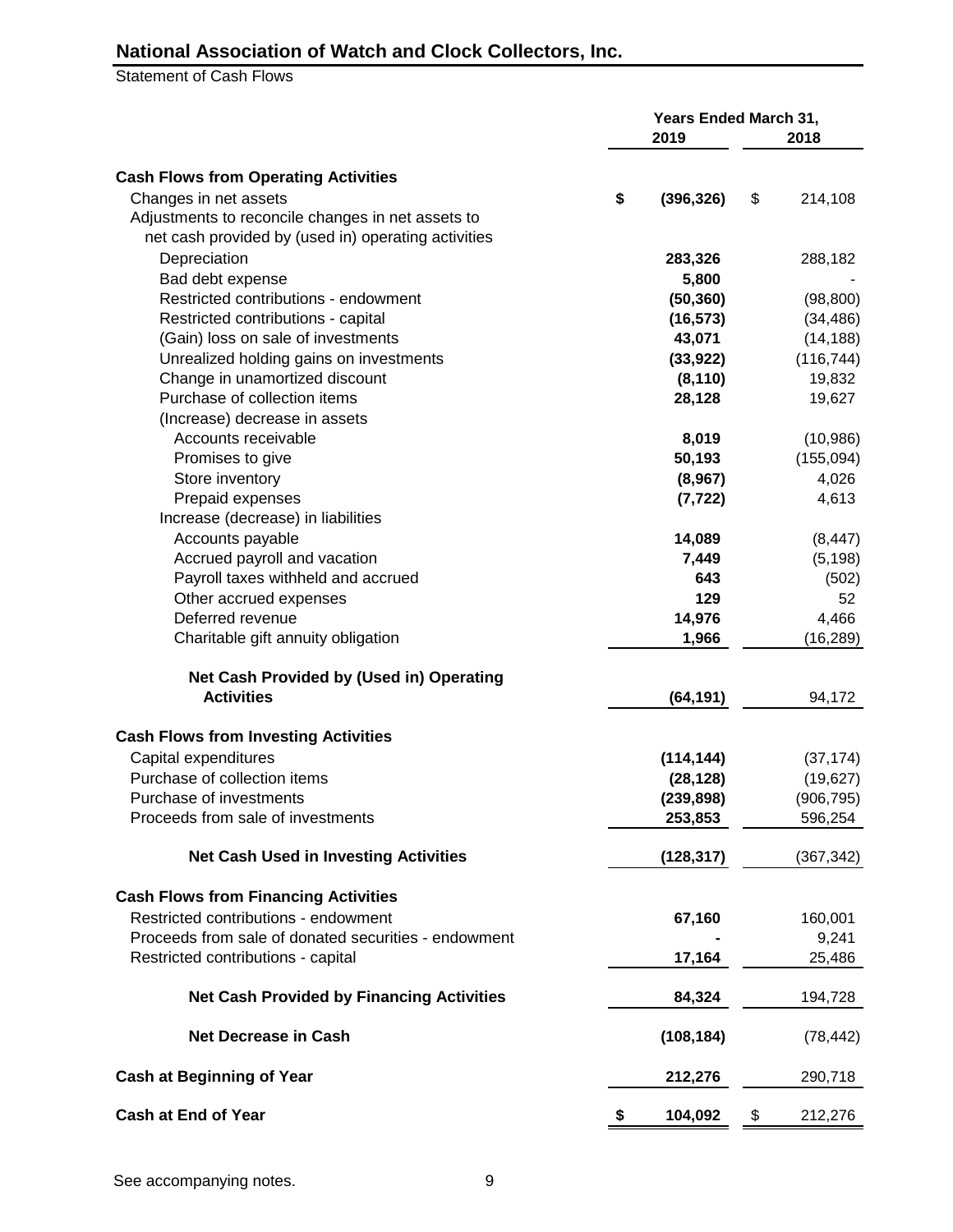### **Note 1 - Nature of Operations**

The National Association of Watch and Clock Collectors, Inc. (NAWCC) is the world's largest museum, research library, educational institution, and international community dedicated to clocks, watches, time, and timekeeping. The NAWCC focuses on being the premier educator and advocate for horology and everyone interested in the story of time. The NAWCC accomplishes this by providing informative, entertaining, social, and educational programs, services, publications, exhibits, and events for members, the general public, and horologists around the globe.

As of March 31, 2019 and 2018, the NAWCC has over one hundred active chapters located throughout the world. The chapters may adopt such bylaws and regulations as they may deem desirable, providing they do not conflict with the constitution and bylaws of the NAWCC. Each chapter operates as a separate entity; however, the NAWCC reserves the right to revoke the charter of any chapter for unethical conduct or inactivity after due hearing before the Board of Directors.

The NAWCC's primary sources of revenue are membership dues, donations, admissions, and investment income.

## **Note 2 - Summary of Significant Accounting Policies**

A summary of the significant accounting policies consistently applied in the preparation of the accompanying financial statements follows.

### **Use of Estimates**

The preparation of financial statements in accordance with accounting principles generally accepted in the United States of America requires management to make estimates and assumptions that affect the reported amounts of assets and liabilities, and the disclosure of contingent assets and liabilities, if any, at the date of the financial statements, and the reported amounts of revenue and expenses during the reporting period. Actual results could differ from those estimates.

#### **Accounts Receivable**

Accounts receivable are stated at outstanding balances. The NAWCC considers these receivables to be fully collectible. If collection becomes doubtful, an allowance for doubtful accounts will be established or the accounts will be charged to operations when that determination is made by management. Unpaid balances remaining after the stated payment terms are considered past due. Recoveries of previously charged off accounts are recorded when received. During the course of its operations, the NAWCC extends credit to various members, agencies, and organizations.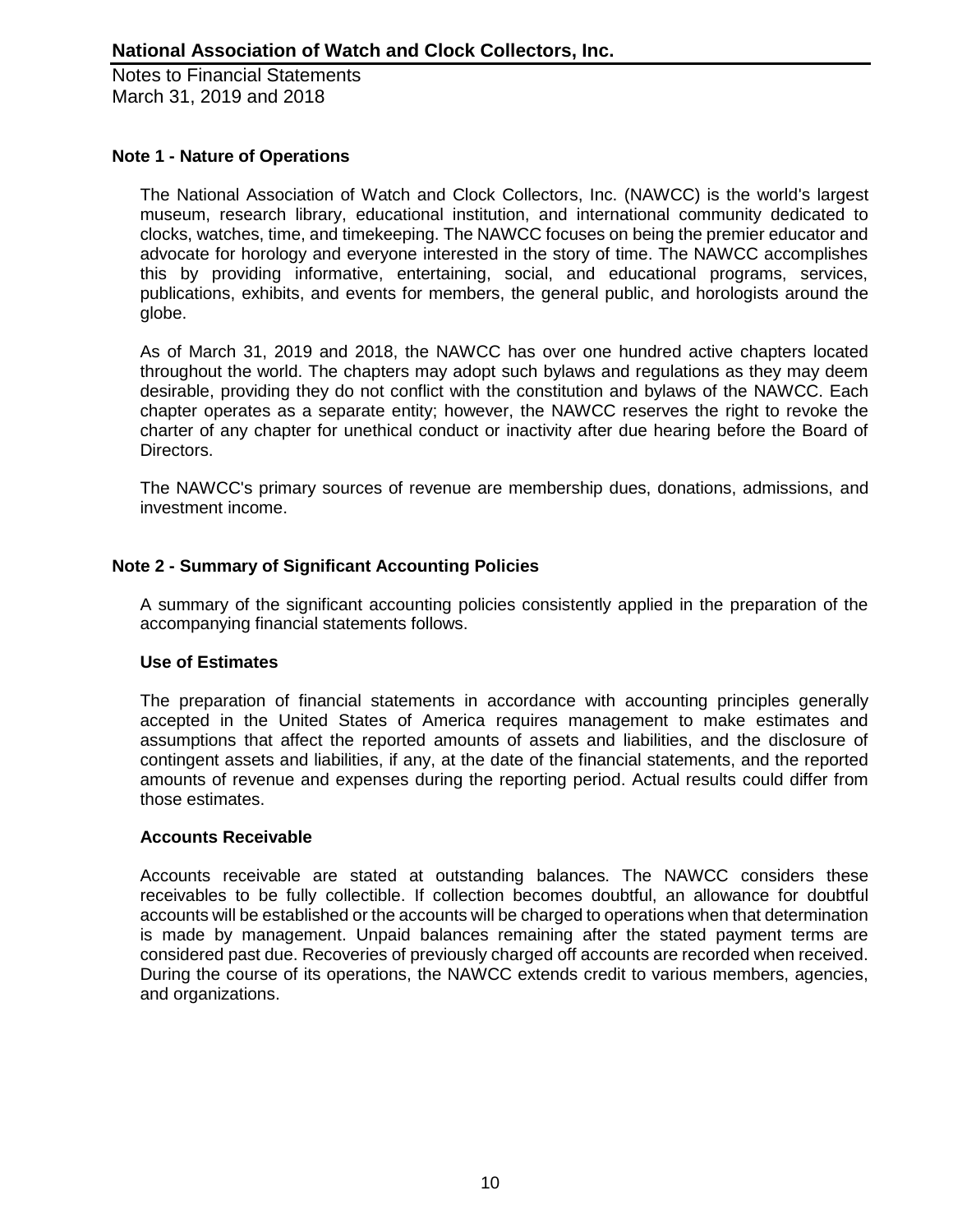### **Note 2 - Summary of Significant Accounting Policies (continued)**

#### **Promises to Give**

Promises to give are stated at outstanding balances. The NAWCC considers promises to give to be fully collectible. If collection becomes doubtful, an allowance for doubtful accounts will be established or the amounts will be charged to income when that determination is made by management. Unpaid balances remaining after the stated payment terms will be considered past due. Recoveries of previously charged off accounts are recorded when received. Promises to give due in more than one year are discounted to present value using a risk-adjusted rate, if considered material. Amortization of this discount is included in contribution revenue.

#### **Store Inventory**

Store inventory is determined by physical count and is stated at the lower of cost or net realizable value; cost is determined using the weighted average cost method.

#### **Property and Equipment**

Property and equipment are carried at cost or, if contributed, at estimated market value, less accumulated depreciation. The NAWCC believes that straight-line depreciation provides for a better matching of costs and revenue over the lives of the assets. Depreciation is computed over the estimated average useful lives of the assets as follows: buildings and improvements, 5 to 39.5 years and furniture and equipment, 3 to 10 years.

The cost and related accumulated depreciation of property and equipment sold, retired, or otherwise disposed of, except for equipment traded, are removed from the appropriate accounts and any resulting gains or losses are reflected in operations.

The NAWCC's policy is to capitalize property and equipment expenditures of \$1,000 or more.

#### **Investments**

Investments in debt and equity securities with readily determinable fair values are reported at fair value. Unrealized gains and losses are reported as increases or decreases in net assets without donor restrictions, unless their use is restricted by explicit donor stipulation. Realized gains and losses, if any, on the sale or disposal of investments are computed on a specific identification basis and are also included as increases or decreases in net assets without donor restrictions unless their use is restricted by explicit donor stipulation.

#### **Long-Lived Assets**

Long-lived assets are reviewed for impairment whenever events or circumstances indicate that the carrying amount of the assets may not be recoverable. An asset is considered to be impaired when the undiscounted estimated net cash flows to be generated by the asset are less than the carrying amount. The impairment recognized is the amount by which the carrying amount exceeds the fair value of the impaired asset. Fair value estimates are based on assumptions concerning the amount and timing of estimated future cash flows and discount rates reflecting varying degrees of perceived risk. Management has concluded that no impairment adjustments were required during 2019 or 2018.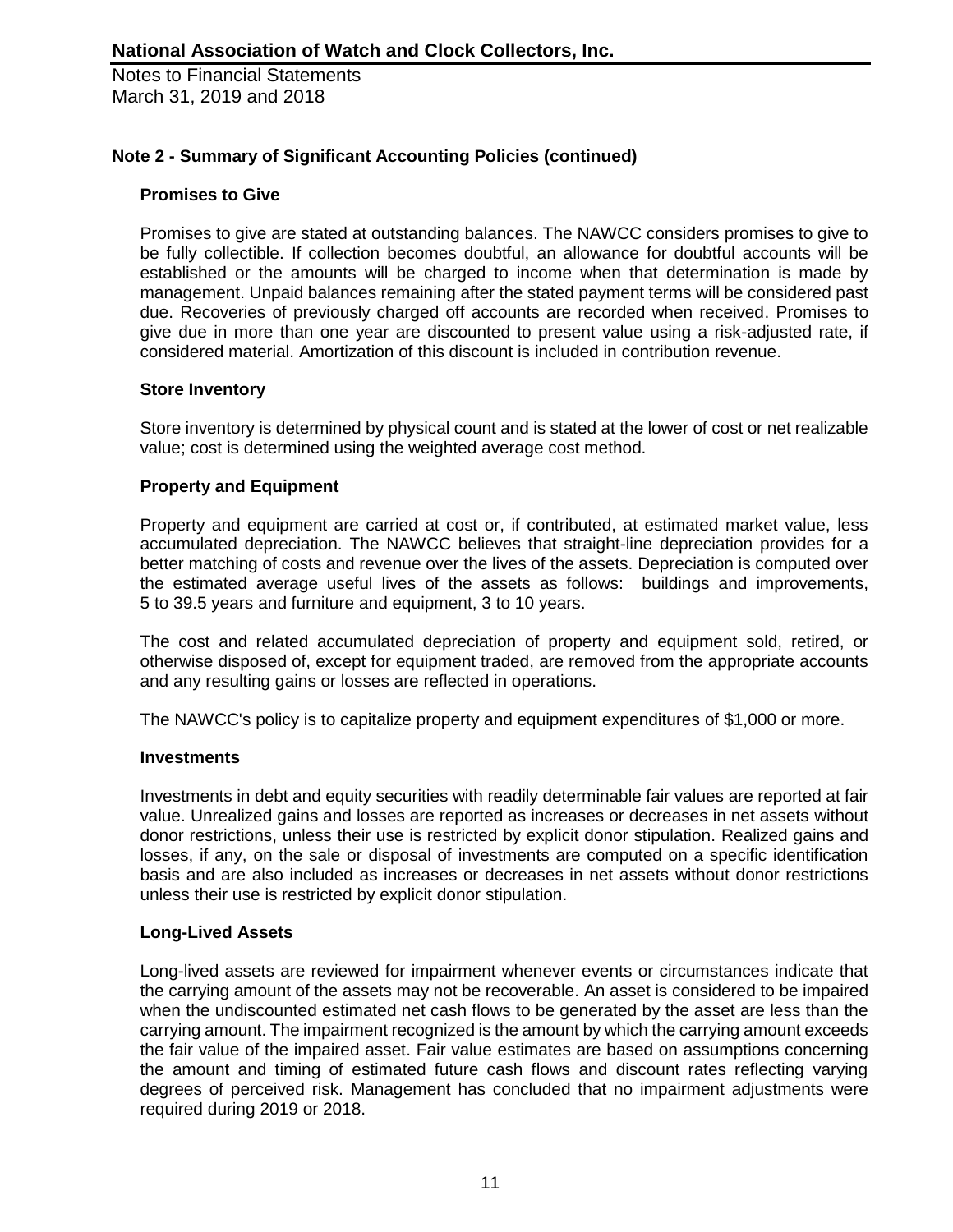### **Note 2 - Summary of Significant Accounting Policies (continued)**

### **Collections**

Assets of historical value are not recorded in the financial statements (refer to Note 13).

#### **Chapter Deposits**

The amount reported under chapter deposits represents various chapters' and members' excess funds transferred to the NAWCC for safekeeping. The NAWCC is required to return these funds upon request; however, any interest earned on these funds belongs to the NAWCC to use at its discretion.

#### **Sales Taxes**

Sales taxes assessed by a governmental authority on applicable revenue-producing transactions between the NAWCC and its customers are recorded on a net basis, excluding both the collection and payment of such taxes from the NAWCC's revenues and expenses.

#### **Net Assets**

Net assets of the NAWCC and changes therein are classified and reported as follows:

Net assets without donor restrictions - Net assets that are not subject to donor-imposed stipulations.

Net assets with donor restrictions - Net assets subject to donor-imposed stipulations that are restricted for a specified purpose or passage of time or are restricted in perpetuity.

### **Revenue Recognition**

All contributions are considered to be available for operations unless specifically restricted by the donor. Amounts received that are designated for future periods or restricted by the donor for specific purposes are reported as support with donor restrictions that increases that net asset class. However, if a restriction is fulfilled in the same time period in which the contribution is received, the NAWCC reports the support as without donor restrictions.

Certain grant and other revenue is deemed to be in respect of exchange transactions classified as revenue without donor restrictions or deferred revenue, as appropriate, when received or receivable. Such revenue is not deemed to be a contribution since the proceeds thereof are used to pursue objectives of the grantor.

Grant revenue deemed to be a contribution is classified as with donor restrictions when received or receivable. Such grant revenue is not deemed to be in respect of exchange transactions since the proceeds thereof are non-reciprocal, unconditional, and voluntary.

The NAWCC recognizes deferred revenue as income in the year the revenue is earned or the event is held.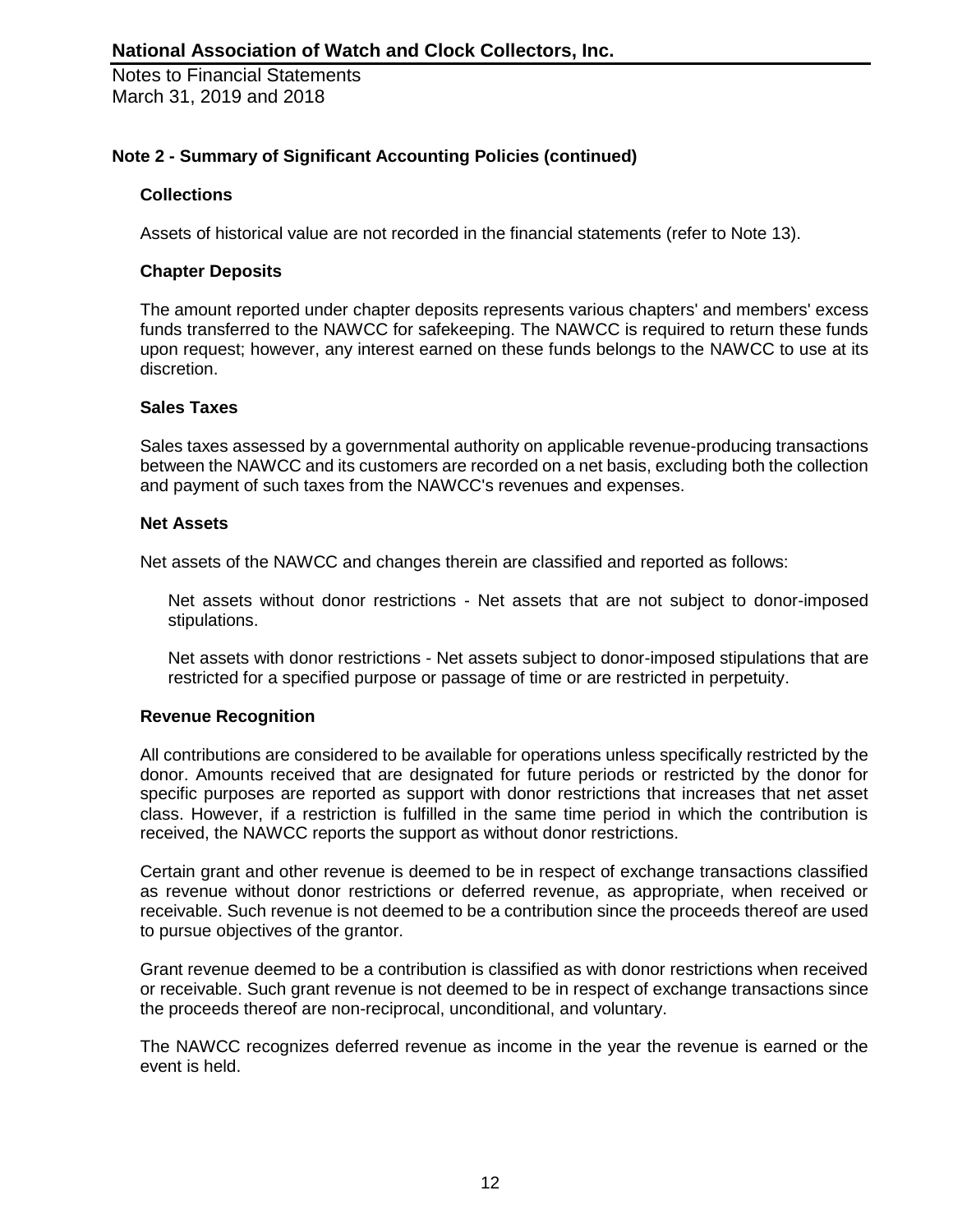### **Note 2 - Summary of Significant Accounting Policies (continued)**

### **Functional Expense Classification**

The cost of providing the various programs and other activities are summarized on a functional basis in the statement of activities and the statement of functional expenses - by natural classification. Accordingly, certain costs have been allocated among the programs and supporting services benefited. Supporting services consist of management and general expenses and fundraising expenses. Expenses require allocation on a reasonable basis that is consistently applied. Expenses are generally allocated on the basis of estimates of time and effort and on square footage.

### **Advertising Costs**

The NAWCC expenses advertising and marketing costs as incurred. For the years ended March 31, 2019 and 2018, advertising expenses amounted to \$21,363 and \$17,541, respectively.

### **Risks and Uncertainties**

Investment securities are exposed to various risks, such as interest rate, market, and credit. Due to the level of risk associated with certain investment securities and the level of uncertainty related to changes in the value of investment securities, it is at least reasonably possible that changes in the value of investments in the near term would materially affect the amounts reported in the statement of financial position and the statement of activities.

#### **Change in Accounting Principles**

In August 2016, the Financial Accounting Standards Board (FASB) issued Accounting Standards Update (ASU) 2016-14, *Not-for-Profit Entities (Topic 958): Presentation of Financial Statements of Not-for-Profit Entities,* which simplifies and improves how a not-for-profit organization classifies its net assets, as well as the information it presents in financial statements and notes about liquidity, financial performance, and cash flows. Among other changes, the ASU replaces the three classes of net assets with two new classes, "net assets with donor restrictions" and "net assets without donor restrictions", and expands disclosures about the nature and amount of any donor restrictions. This guidance is effective for annual periods beginning after December 15, 2017. The NAWCC adopted this ASU effective April 1, 2018. The adoption did not have a material effect on its financial statements.

#### **Recent Account Pronouncements**

In May 2014, the FASB issued ASU 2014-09, *Revenue from Contracts with Customers (Topic 606)*, which provides a robust framework for addressing revenue recognition issues and, upon its effective date, replaces almost all existing revenue recognition guidance. This guidance is effective for annual reporting periods beginning after December 15, 2018.

In June 2018, the FASB issued ASU 2018-08, *Not-for-Profit Entities (Topic 958): Clarifying the Scope and the Accounting Guidance for Contributions Received and Contributions Made*, which clarifies and improves the scope and the accounting guidance for contributions. The update provides a more robust framework to determine when a transaction should be accounted for as a contribution under Subtopic 958-605 or as an exchange transaction accounted for under other guidance. For contributions received, this guidance is effective for annual periods beginning after December 15, 2018, or annual periods beginning after June 15, 2018 for public business entities. For contributions made, this guidance is effective for annual periods beginning after December 15, 2019, or annual periods beginning after December 15, 2018 for public business entities.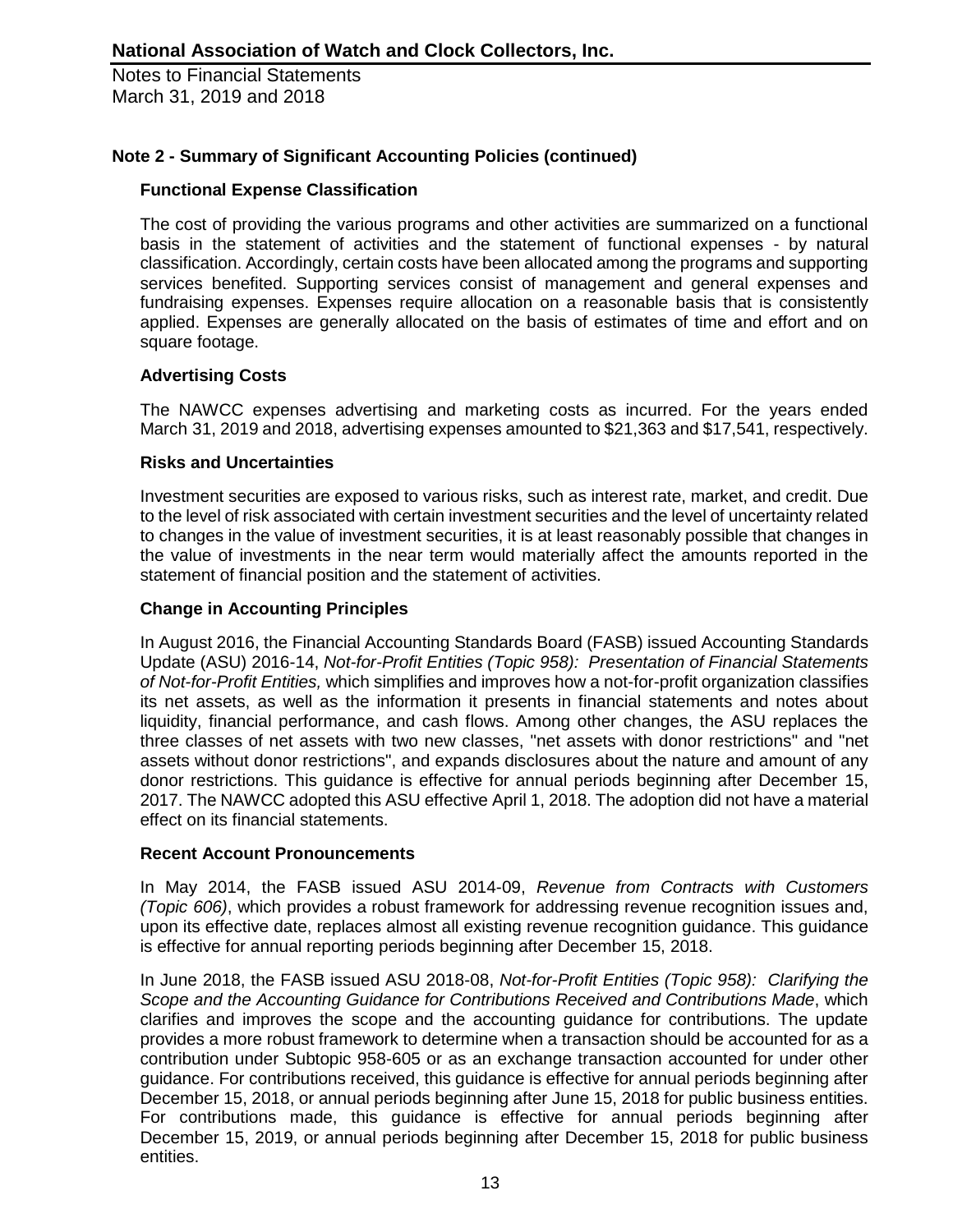### **Note 2 - Summary of Significant Accounting Policies (continued)**

### **Recent Account Pronouncements (continued)**

In February 2016, the FASB issued ASU 2016-02, *Leases (Topic 842)*. The guidance in this ASU supersedes the leasing guidance in Topic 840, *Leases*. Under the new guidance, lessees are required to recognize lease assets and lease liabilities on the statement of financial position for all leases with terms longer than 12 months. Leases will be classified as either finance or operating, with classification affecting the pattern of expense recognition in the statement of activities. The guidance is effective for fiscal years beginning after December 15, 2020.

The NAWCC is currently evaluating the impact of the pending adoption of the new standards on the financial statements.

### **Note 3 - Tax Exempt Status**

The NAWCC is a not-for-profit entity described in Section 501(c)(3) of the Internal Revenue Code (the Code) and is exempt from income taxes on related activities pursuant to Section 509(a) of the Code. In addition, the NAWCC was organized under the Pennsylvania Nonprofit Corporation Law and is exempt from state income taxes.

Accounting principles generally accepted in the United States of America require management to evaluate tax positions taken by the NAWCC, including whether the entity is exempt from income taxes. Management evaluated the tax positions taken and concluded that the NAWCC has taken no uncertain tax positions that require recognition or disclosure in the financial statements. Therefore, no provision or liability for income taxes has been included in the financial statements. With few exceptions, the NAWCC is no longer subject to income tax examinations by the U.S. Federal, state, or local tax authorities for years before 2016.

### **Note 4 - Fair Value of Financial Instruments**

The fair value hierarchy prioritizes the inputs to valuation methods used to measure fair value. The hierarchy gives the highest priority to unadjusted quoted prices in active markets for identical assets or liabilities (Level 1 measurements) and the lowest priority to unobservable inputs (Level 3 measurements). The three levels of the fair value hierarchy are as follows:

- Level 1 Unadjusted quoted prices in active markets that are accessible at the measurement date for identical assets or liabilities.
- Level 2 Quoted prices in markets that are not active, or inputs that are observable either directly or indirectly, for substantially the full term of the asset or liability.
- Level 3 Prices or valuation techniques that require inputs that are both significant to the fair value measurement and unobservable (i.e., supported with little or no market activity).

An asset's or liability's level within the fair value hierarchy is based on the lowest level of input that is significant to the fair value measurement. Valuation techniques used need to maximize the use of observable inputs and minimize the use of unobservable inputs.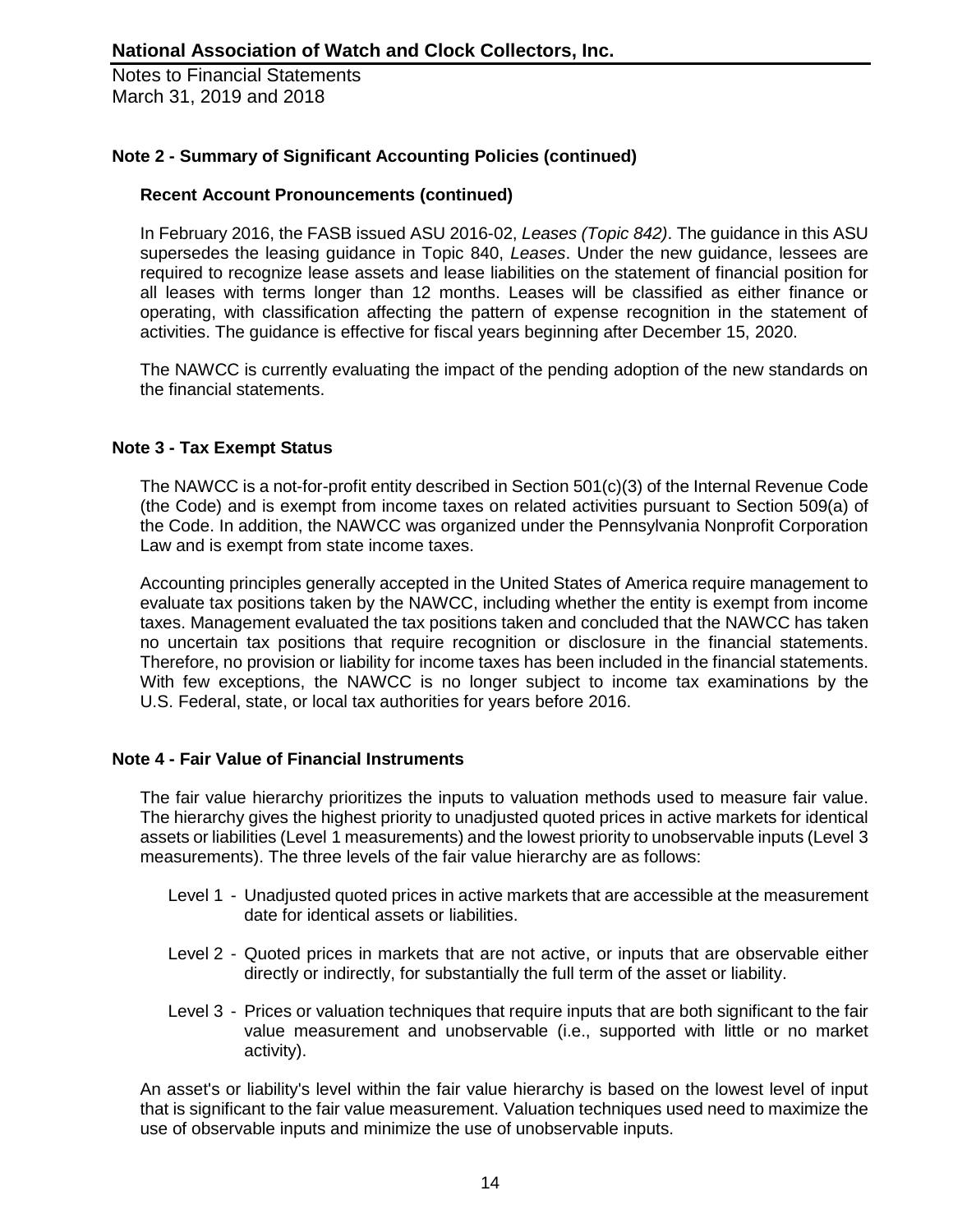### **Note 4 - Fair Value of Financial Instruments (continued)**

The following valuation techniques were used to measure fair value of assets in the table below on a recurring basis:

Investments in cash and cash equivalents - The carrying amounts approximate fair value because of the short-term nature of those investments.

Mutual funds and exchange traded funds - Fair value of mutual funds and exchange traded funds was based on quoted market prices for the identical securities.

The methods described above may produce a fair value calculation that may not be indicative of net realizable value or reflective of future fair values. Furthermore, while the NAWCC believes its valuation methods are appropriate and consistent with other market participants, the use of different methodologies or assumptions to determine the fair value of certain financial instruments could result in a different fair value measurement at the reporting date.

For assets measured at fair value on a recurring basis, the fair value measurements by level within the fair value hierarchy used are as follows:

|                                            |                 | Fair Value Measurements at March 31, 2019 |                    |         |  |
|--------------------------------------------|-----------------|-------------------------------------------|--------------------|---------|--|
|                                            | <b>Total</b>    | Level 1                                   | Level <sub>2</sub> | Level 3 |  |
| <b>Cash and Cash</b><br><b>Equivalents</b> | \$<br>152,550   | \$<br>152,550                             | \$                 | \$      |  |
| <b>Equities</b><br>Mutual funds -          |                 |                                           |                    |         |  |
| domestic<br>Exchange traded                | 823,572         | 823,572                                   |                    |         |  |
| funds<br>Mutual funds -                    | 647,914         | 647,914                                   |                    |         |  |
| international                              | 408,005         | 408,005                                   |                    |         |  |
|                                            | 1,879,491       | 1,879,491                                 |                    |         |  |
| <b>Fixed Income</b>                        |                 |                                           |                    |         |  |
| Mutual funds<br>Exchange traded            | 675,468         | 675,468                                   |                    |         |  |
| funds                                      | 223,594         | 223,594                                   |                    |         |  |
|                                            | 899,062         | 899,062                                   |                    |         |  |
|                                            | \$<br>2,931,103 | \$<br>2,931,103                           | \$                 | \$      |  |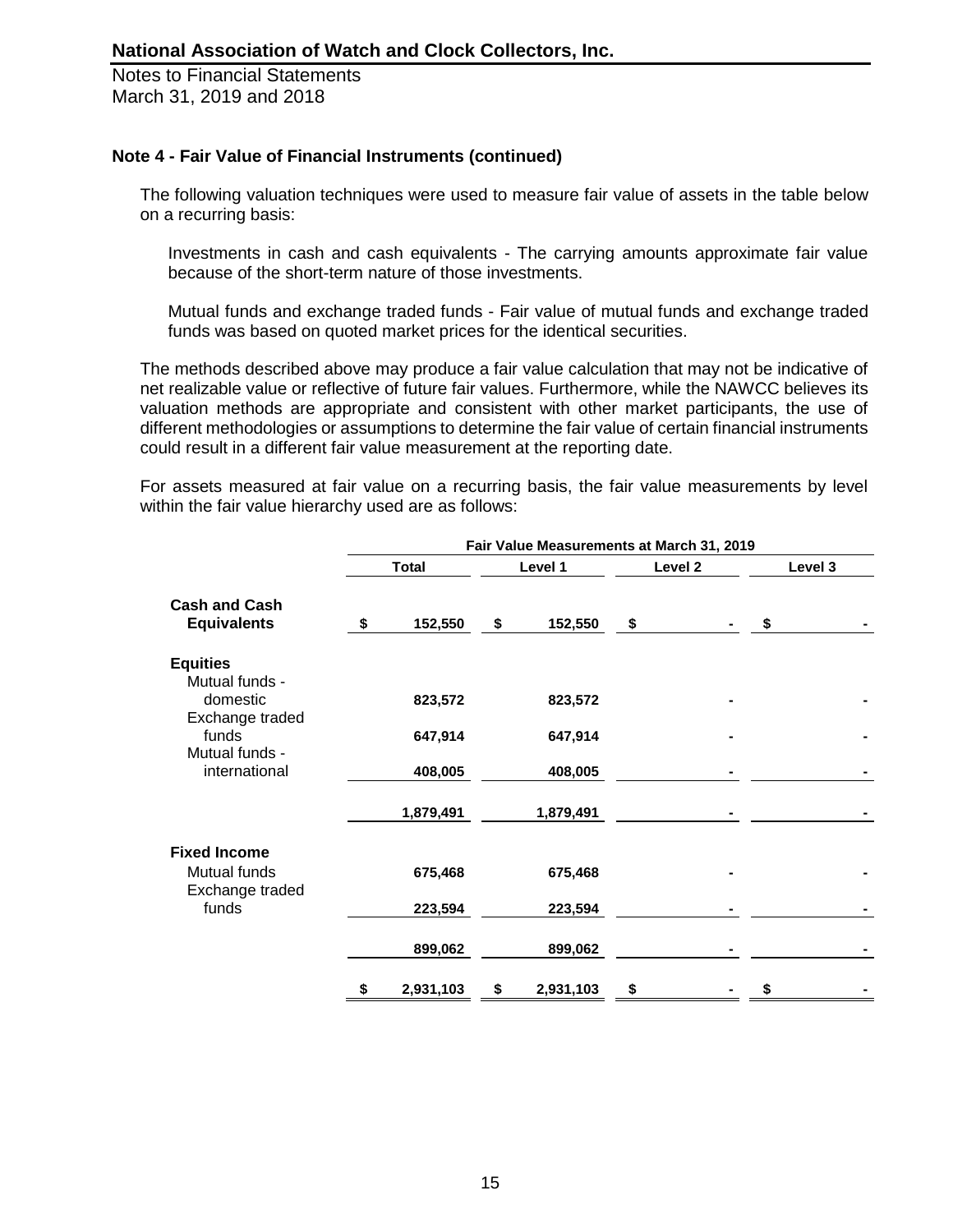Notes to Financial Statements March 31, 2019 and 2018

|                                            |                 | Fair Value Measurements at March 31, 2018 |         |         |  |
|--------------------------------------------|-----------------|-------------------------------------------|---------|---------|--|
|                                            | <b>Total</b>    | Level 1                                   | Level 2 | Level 3 |  |
| <b>Cash and Cash</b><br><b>Equivalents</b> | \$<br>159,215   | \$<br>159,215                             | \$      | \$      |  |
| <b>Equities</b><br>Mutual funds -          |                 |                                           |         |         |  |
| domestic<br>Exchange traded                | 975,340         | 975,340                                   |         |         |  |
| funds<br>Mutual funds -                    | 555,443         | 555,443                                   |         |         |  |
| international                              | 407,331         | 407,331                                   |         |         |  |
|                                            | 1,938,114       | 1,938,114                                 |         |         |  |
| <b>Fixed Income</b>                        |                 |                                           |         |         |  |
| Mutual funds<br>Exchange traded            | 637,015         | 637,015                                   |         |         |  |
| funds                                      | 219,863         | 219,863                                   |         |         |  |
|                                            | 856,878         | 856,878                                   |         |         |  |
|                                            | \$<br>2,954,207 | \$<br>2,954,207                           | \$      | \$      |  |

### **Note 4 - Fair Value of Financial Instruments (continued)**

### **Changes in Fair Value Levels**

The availability of observable market data is monitored to assess the appropriate classification of financial instruments within the fair value hierarchy. Changes in economic conditions or model-based valuation techniques may require the transfer of financial instruments from one fair value level to another. In such instances, the transfer is reported at the beginning of the reporting period.

We evaluated the significance of transfers between levels based upon the nature of the financial instrument and size of the transfer relative to total assets. For the years ended March 31, 2019 and 2018, there were no transfers in or out of Level 3.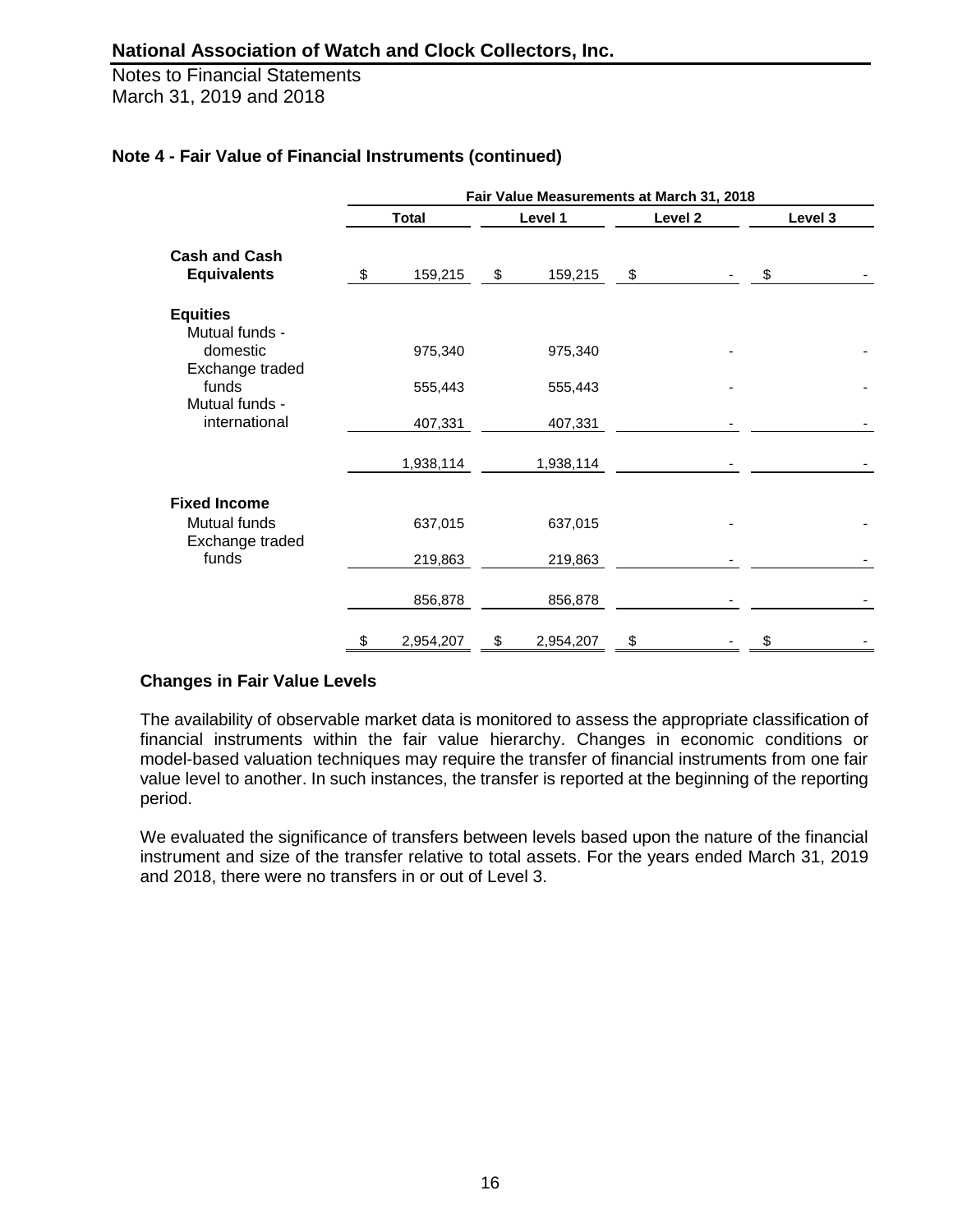### **Note 5 - Liquidity and Availability**

Financial assets available for general expenditures, that is, without donor restrictions or other designations limiting their use, within one year of the statement of financial position, comprise the following as of March 31:

|                                                                                                                                                  | 2019          | 2018          |
|--------------------------------------------------------------------------------------------------------------------------------------------------|---------------|---------------|
| <b>Financial Assets</b>                                                                                                                          |               |               |
| Cash                                                                                                                                             |               |               |
|                                                                                                                                                  | \$<br>104,092 | \$<br>212,276 |
| Accounts receivable                                                                                                                              | 28,046        | 36,065        |
| Promises to give, net - current portion                                                                                                          | 47,052        | 49,545        |
| Investments                                                                                                                                      | 2,931,103     | 2,954,207     |
| Estimated endowment spending-rate distributions                                                                                                  |               |               |
| and appropriations                                                                                                                               | 83,600        | 84,500        |
| <b>Total Financial Assets</b>                                                                                                                    | 3,193,893     | 3,336,593     |
| <b>Amounts Not Available to be Used for General</b><br><b>Expenditures Within One Year</b><br>Cash and investments subject to donor restrictions | (1,308,801)   | (1,394,070)   |
| Promises to give subject to donor restrictions, current                                                                                          |               |               |
| portion<br>Board-designated investments for                                                                                                      | (19, 400)     | (11, 100)     |
| Endowment                                                                                                                                        | (1,020,852)   | (1, 109, 136) |
| Heritage fund                                                                                                                                    | (28, 022)     | (27,060)      |
| Total Amounts Not Available to be Used for                                                                                                       |               |               |
| <b>General Expenditures Within One Year</b>                                                                                                      | (2,377,075)   | (2,541,366)   |
| <b>Financial Assets Available to be Used for</b><br><b>General Expenditures Within One Year</b>                                                  | \$<br>816,818 | \$<br>795,227 |
|                                                                                                                                                  |               |               |

As part of the NAWCC's liquidity management, it has a policy to structure its financial assets to be available as its general expenditures, liabilities, and other obligations become due.

Endowment funds consist of donor-restricted endowments and board-designated endowments. The NAWCC's endowment funds are subject to a spending policy as described in Note 12. Donor-restricted endowment funds are not available for general expenditures. The board-designated endowment is subject to an annual spending rate as discussed in Note 12. Although the NAWCC does not intend to spend from this board-designated endowment beyond the amounts appropriated per the annual spending policy, these amounts could be made available if necessary with the approval of the Board of Directors.

## **Note 6 - In-Kind Contributions**

Contributed assets, including contributed equipment and materials, are reported in the accompanying financial statements at their fair market value as of the date the assets were received.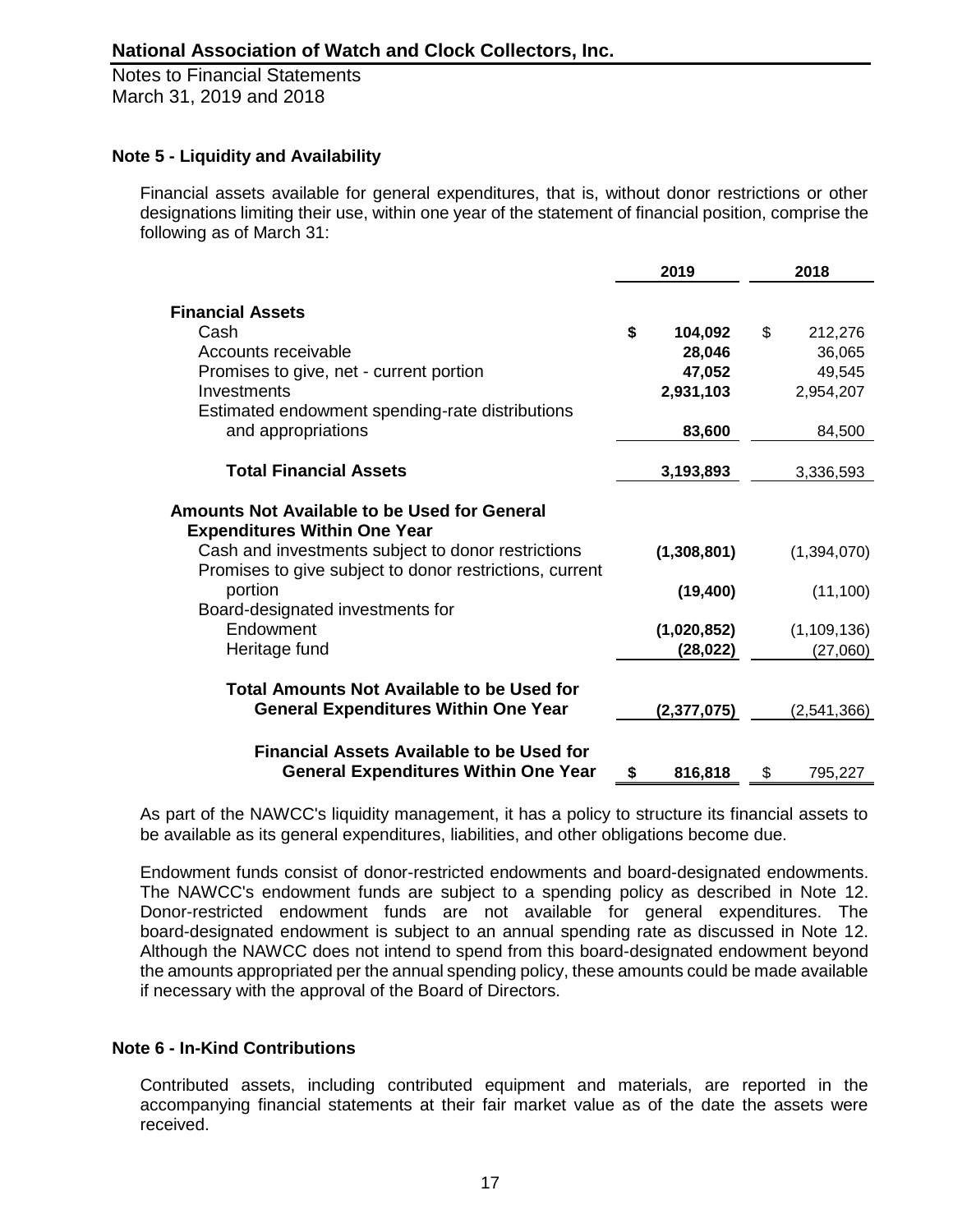### **Note 6 - In-Kind Contributions (continued)**

During the years ended March 31, 2019 and 2018, a substantial number of individual volunteers and businesses have donated significant amounts of time to the NAWCC's programs and administrative functions. These services do not meet the criteria for recognition as contributed services, and are not reflected in the accompanying financial statements.

In-kind contributions consist of the following for the years ended March 31:

|                 |    | 2019   |              | 2018  |  |
|-----------------|----|--------|--------------|-------|--|
| <b>Supplies</b> | S. | 79,710 | $\mathbb{S}$ | 9,253 |  |

### **Note 7 - Concentration of Cash Risk**

At times during the years ended March 31, 2019 and 2018, the NAWCC's cash balances may have exceeded the federally insured limit of \$250,000.

### **Note 8 - Prepaid Expenses**

Prepaid expenses consist of the following for the years ended March 31:

|                                                    | 2019                     | 2018                   |
|----------------------------------------------------|--------------------------|------------------------|
| Insurance<br>Other                                 | \$<br>40,316<br>13,694   | \$<br>26,994<br>5,002  |
| Technology<br>National convention                  | 7,125<br>6,586           | 2,951<br>3,910         |
| Symposium<br>Printing, publications not yet issued | 5,004<br>3,345           | 9,000<br>3,141         |
| <b>Professional fees</b>                           | $\blacksquare$<br>76,070 | \$<br>17,350<br>68,348 |

### **Note 9 - Promises to Give**

Promises to give - For All Time represent funds raised during the "For All Time" 75<sup>th</sup> Anniversary Campaign for endowment and capital improvements. Promises to give - For All Time Campaign received during the years ended March 31, 2018 and prior that are expected to be collected in more than one year are discounted to present value using risk-adjusted rate of return of 3%. There were no new promises to give - For All Time during the year ended March 31, 2019.

Promises to give - operating represent funds raised to support operations of the NAWCC. Promises to give - operating received during the years ended March 31, 2018 and prior that are expected to be collected in more than one year are discounted to present value using risk-adjusted rate of return of 3%. There were no new promises to give - operating during the year ended March 31, 2019.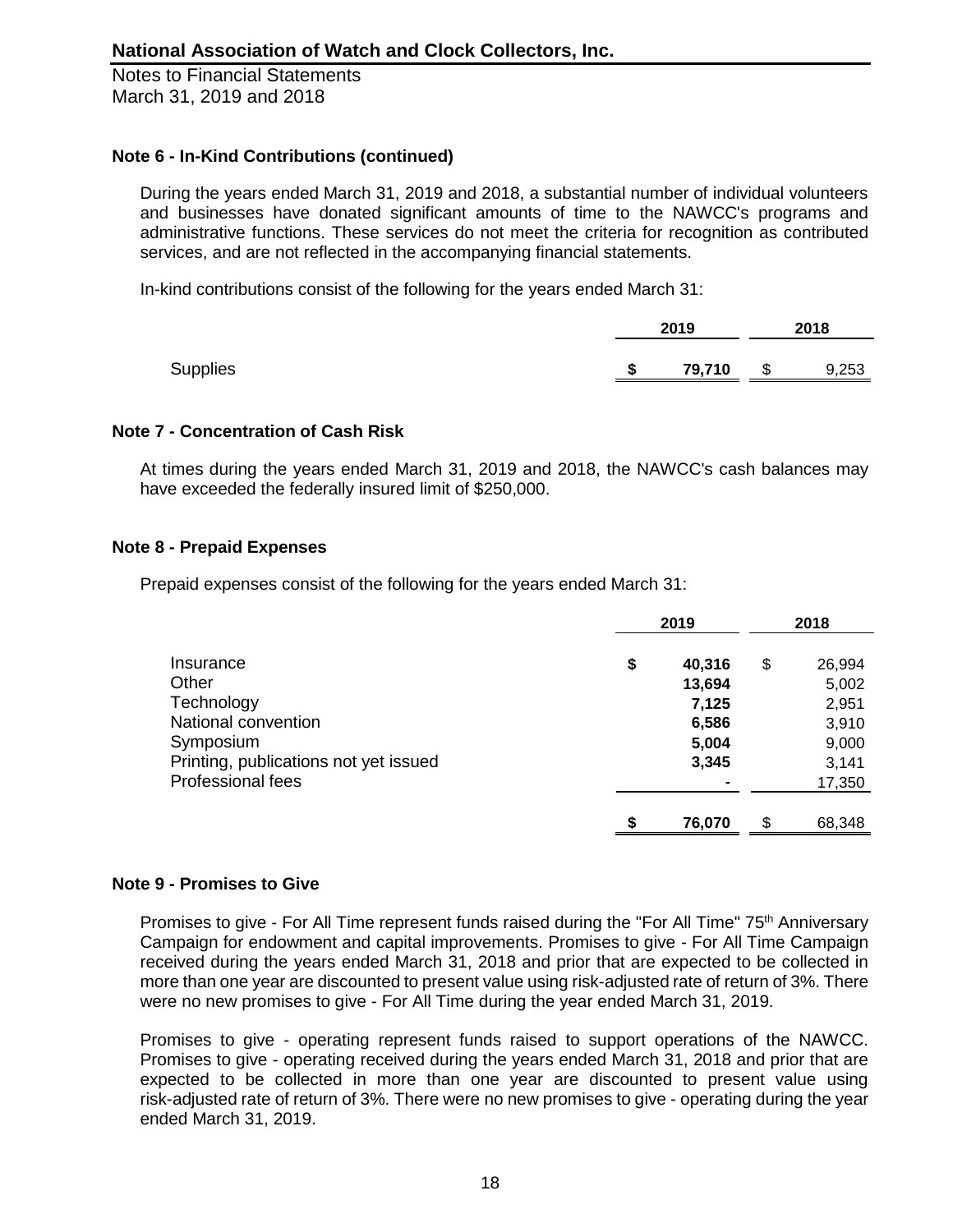Notes to Financial Statements March 31, 2019 and 2018

# **Note 9 - Promises to Give (continued)**

Promises to give consist of the following as of March 31:

|                                                                 | 2019                             | 2018                              |
|-----------------------------------------------------------------|----------------------------------|-----------------------------------|
| For All Time - endowment<br>For All Time - capital<br>Operating | \$<br>91,350<br>8,409<br>223,502 | \$<br>108,150<br>9,000<br>279,495 |
|                                                                 | 323,261                          | 396,645                           |
| Unamortized discount                                            | (31, 881)                        | (39, 991)                         |
|                                                                 | 291,380                          | \$<br>356,654                     |
| Current portion<br>Noncurrent portion                           | \$<br>47,052<br>244,328          | \$<br>49,545<br>307,109           |
|                                                                 | 291,380                          | \$<br>356,654                     |

Due dates of promises to give, assuming no changes in current terms, consist of the following for the five years ending March 31 and thereafter:

| 2020       | \$ | 47,052  |
|------------|----|---------|
| 2021       |    | 48,600  |
| 2022       |    | 42,650  |
| 2023       |    | 42,200  |
| 2024       |    | 42,000  |
| Thereafter |    | 100,759 |
|            |    |         |
|            | S  | 323,261 |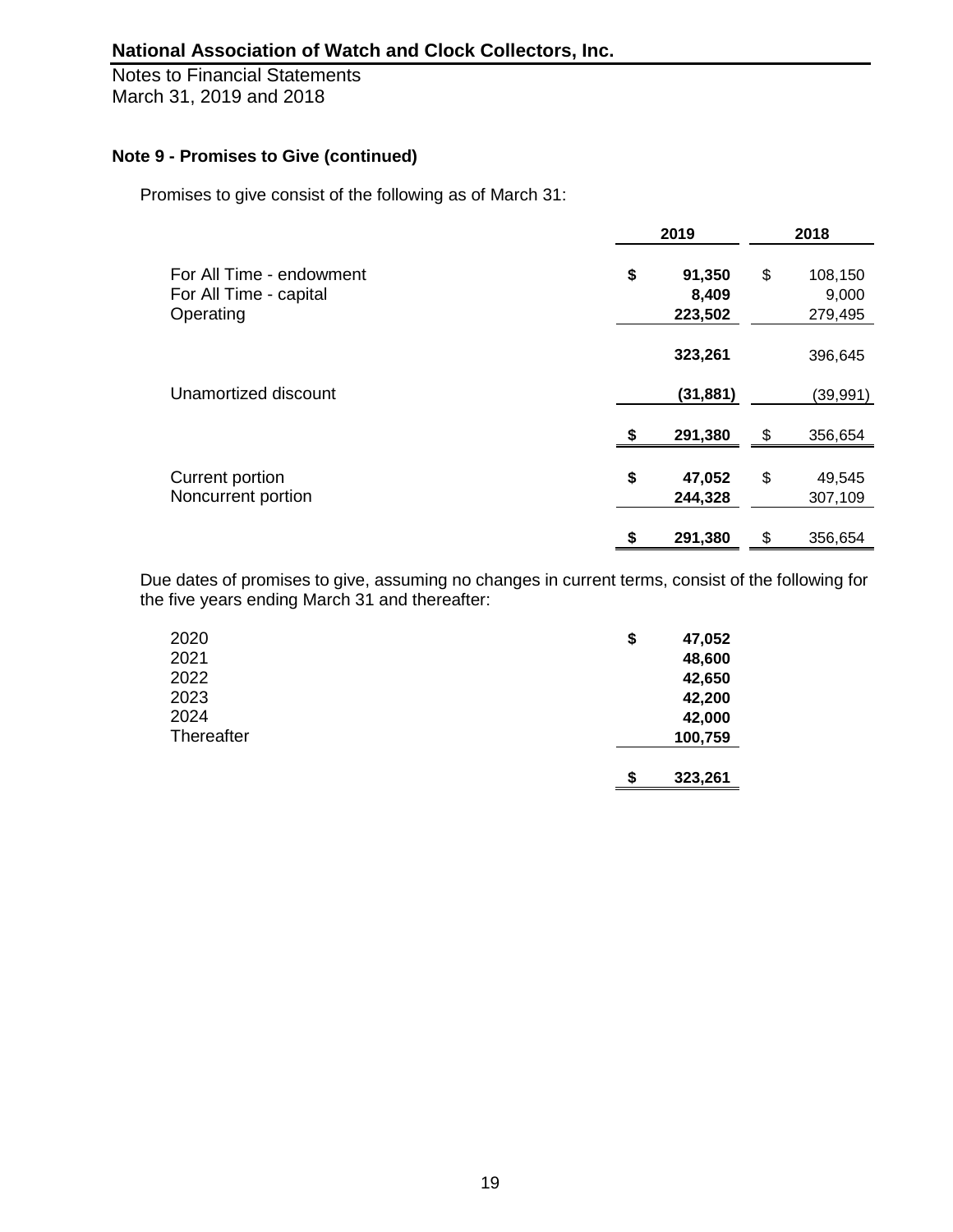### **Note 10 - Store Inventory**

Store inventory consists of the following as of March 31:

|                    | 2019         | 2018         |
|--------------------|--------------|--------------|
| <b>Books</b>       | \$<br>22,543 | \$<br>19,900 |
| Clothing           | 9,031        | 5,248        |
| Clocks and watches | 5,736        | 5,233        |
| <b>Tools</b>       | 4,955        | 4,911        |
| Giftware           | 4,078        | 3,286        |
| Stationary         | 2,653        | 2,366        |
| Jewelry            | 1,903        | 1,053        |
| Toys               | 1,790        | 2,017        |
| Food               | 455          | 163          |
|                    | \$<br>53,144 | \$<br>44,177 |

### **Note 11 - Investments**

The cost, gross unrealized gains and losses, and fair value of investments consist of the following as of March 31:

|                                            |                 | 2019                    |                |                   |           |
|--------------------------------------------|-----------------|-------------------------|----------------|-------------------|-----------|
|                                            |                 | <b>Gross Unrealized</b> |                |                   |           |
|                                            | Cost            | Gains                   | <b>Losses</b>  | <b>Fair Value</b> |           |
| <b>Cash and Cash</b><br><b>Equivalents</b> | \$<br>152,550   | \$                      | \$             | \$                | 152,550   |
| <b>Equities</b>                            |                 |                         |                |                   |           |
| Mutual funds -                             |                 |                         |                |                   |           |
| domestic                                   | 721,197         | 107,106                 | (4,731)        |                   | 823,572   |
| Exchange traded funds                      | 543,975         | 103,939                 |                |                   | 647,914   |
| Mutual funds -                             |                 |                         |                |                   |           |
| international                              | 400,389         | 14,168                  | (6, 552)       |                   | 408,005   |
|                                            |                 |                         |                |                   |           |
| <b>Total Equities</b>                      | 1,665,561       | 225,213                 | (11, 283)      |                   | 1,879,491 |
| <b>Fixed Income</b>                        |                 |                         |                |                   |           |
| Mutual funds                               | 676,573         | 1,996                   | (3, 101)       |                   | 675,468   |
| Exchange traded funds                      | 224,436         |                         | (842)          |                   | 223,594   |
|                                            |                 |                         |                |                   |           |
| <b>Total Fixed Income</b>                  | 901,009         | 1,996                   | (3,943)        |                   | 899,062   |
|                                            |                 |                         |                |                   |           |
| <b>Total Investments</b>                   | \$<br>2,719,120 | \$<br>227,209           | \$<br>(15,226) | \$                | 2,931,103 |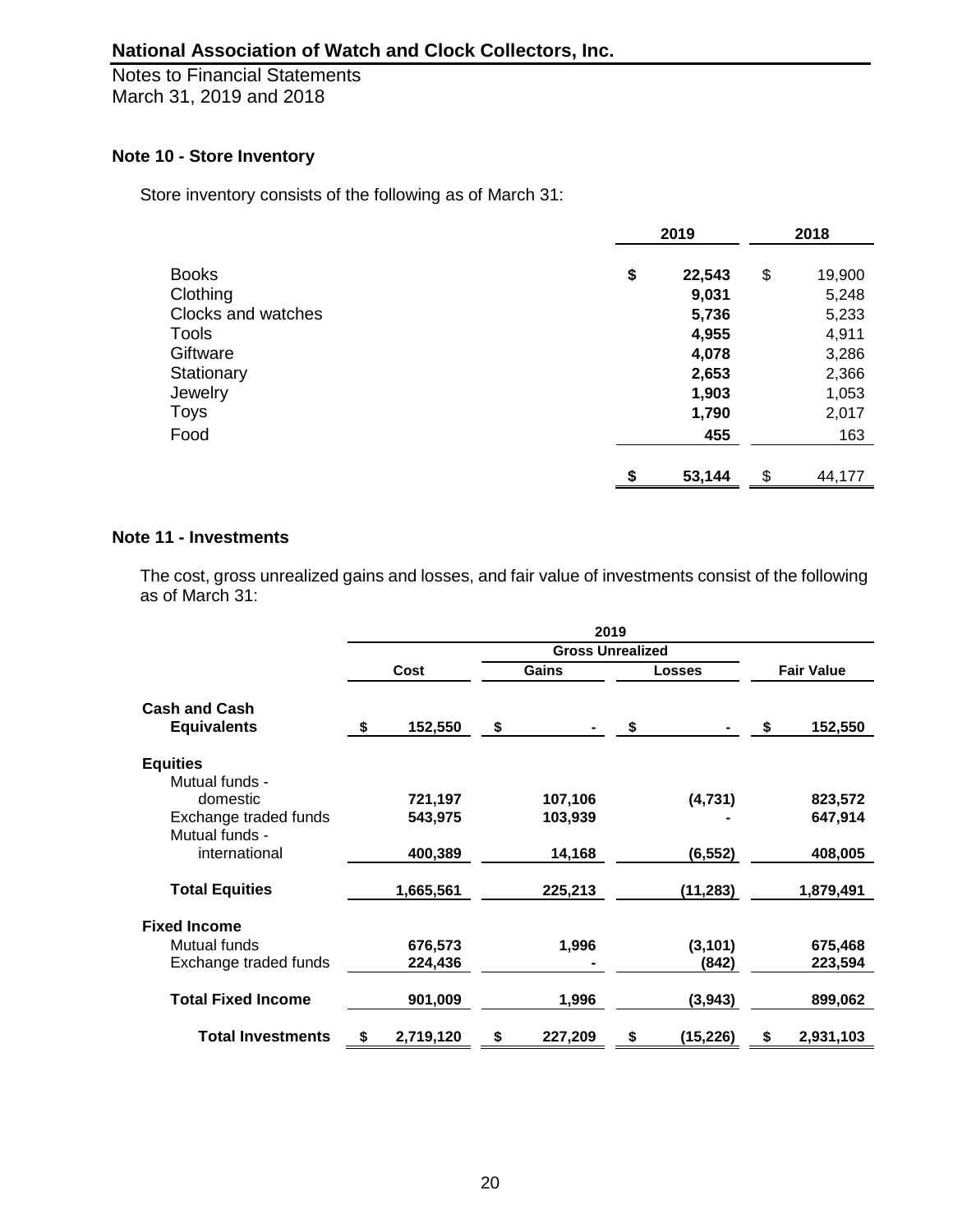Notes to Financial Statements March 31, 2019 and 2018

### **Note 11 - Investments (continued)**

|                                            | 2018 |           |    |                         |    |           |                   |           |  |  |  |
|--------------------------------------------|------|-----------|----|-------------------------|----|-----------|-------------------|-----------|--|--|--|
|                                            |      |           |    | <b>Gross Unrealized</b> |    |           |                   |           |  |  |  |
|                                            |      | Cost      |    | Gains                   |    | Losses    | <b>Fair Value</b> |           |  |  |  |
| <b>Cash and Cash</b><br><b>Equivalents</b> | \$   | 159,215   | \$ |                         | \$ |           | \$                | 159,215   |  |  |  |
| <b>Equities</b>                            |      |           |    |                         |    |           |                   |           |  |  |  |
| Mutual funds -                             |      |           |    |                         |    |           |                   |           |  |  |  |
| domestic                                   |      | 841,686   |    | 137,192                 |    | (3,538)   |                   | 975,340   |  |  |  |
| Exchange traded funds                      |      | 440,418   |    | 115,025                 |    |           |                   | 555,443   |  |  |  |
| Mutual funds -                             |      |           |    |                         |    |           |                   |           |  |  |  |
| international                              |      | 354,283   |    | 53,484                  |    | (436)     |                   | 407,331   |  |  |  |
| <b>Total Equities</b>                      |      | 1,636,387 |    | 305,701                 |    | (3,974)   |                   | 1,938,114 |  |  |  |
| <b>Fixed Income</b>                        |      |           |    |                         |    |           |                   |           |  |  |  |
| Mutual funds                               |      | 634,872   |    | 8,245                   |    | (6, 102)  |                   | 637,015   |  |  |  |
| Exchange traded funds                      |      | 224,436   |    |                         |    | (4, 573)  |                   | 219,863   |  |  |  |
| <b>Total Fixed Income</b>                  |      | 859,308   |    | 8,245                   |    | (10, 675) |                   | 856,878   |  |  |  |
| <b>Total Investments</b>                   | \$   | 2,654,910 | \$ | 313,946                 | \$ | (14,649)  | \$                | 2,954,207 |  |  |  |

Investments held as of March 31, 2019 and 2018 are comprised of investments in cash and cash equivalents, and debt and equity securities. As of March 31, 2019 and 2018, the NAWCC has recorded unrealized holding losses on eighteen and twelve of these securities, respectively. Management believes that holding losses recorded on these investments are not a permanent impairment, but rather a temporary market decline. The following tables show the investments, gross unrealized losses and fair value, aggregated by investment category and length of time that individual securities have been in a continuous unrealized loss position, as of March 31:

|                                                                   | 2019 |                                |    |                                    |    |                              |    |                                    |    |                   |    |                                    |  |
|-------------------------------------------------------------------|------|--------------------------------|----|------------------------------------|----|------------------------------|----|------------------------------------|----|-------------------|----|------------------------------------|--|
|                                                                   |      | <b>Less than Twelve Months</b> |    |                                    |    | <b>Twelve Months or More</b> |    |                                    |    | <b>Total</b>      |    |                                    |  |
|                                                                   |      | <b>Fair Value</b>              |    | <b>Unrealized</b><br><b>Losses</b> |    | <b>Fair Value</b>            |    | <b>Unrealized</b><br><b>Losses</b> |    | <b>Fair Value</b> |    | <b>Unrealized</b><br><b>Losses</b> |  |
| <b>Equities, Temporarily</b><br><b>Impaired</b><br>Mutual funds - |      |                                |    |                                    |    |                              |    |                                    |    |                   |    |                                    |  |
| domestic<br>Mutual funds -                                        | \$   | 74,048                         | \$ | (3,939)                            | \$ | 9,600                        | \$ | (792)                              | \$ | 83,648            | \$ | (4,731)                            |  |
| international                                                     |      | 23,013                         |    | (856)                              |    | 186,496                      |    | (5,696)                            |    | 209,509           |    | (6, 552)                           |  |
| <b>Total Equities,</b><br>Temporarily                             |      |                                |    |                                    |    |                              |    |                                    |    |                   |    |                                    |  |
| <b>Impaired</b>                                                   |      | 97.061                         |    | (4,795)                            |    | 196.096                      |    | (6, 488)                           |    | 293.157           |    | (11, 283)                          |  |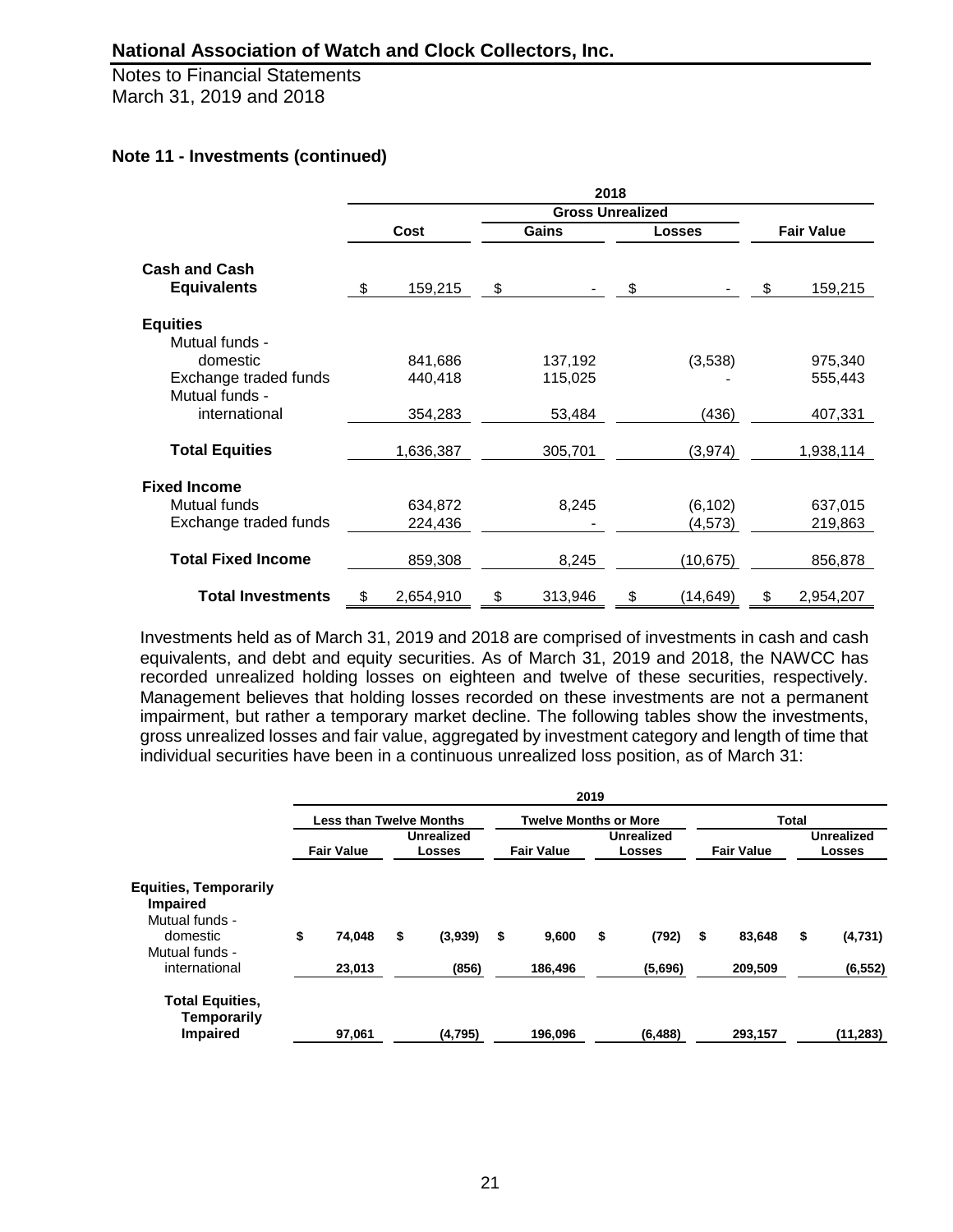Notes to Financial Statements March 31, 2019 and 2018

# **Note 11 - Investments (continued)**

|                                                                                                                  |               |                                |               |                             |                              |                    | 2019          |                                    |               |                    |               |                                    |  |
|------------------------------------------------------------------------------------------------------------------|---------------|--------------------------------|---------------|-----------------------------|------------------------------|--------------------|---------------|------------------------------------|---------------|--------------------|---------------|------------------------------------|--|
|                                                                                                                  |               | <b>Less than Twelve Months</b> |               |                             | <b>Twelve Months or More</b> |                    |               |                                    |               | <b>Total</b>       |               |                                    |  |
|                                                                                                                  |               | <b>Fair Value</b>              |               | <b>Unrealized</b><br>Losses |                              | <b>Fair Value</b>  |               | <b>Unrealized</b><br><b>Losses</b> |               | <b>Fair Value</b>  |               | <b>Unrealized</b><br><b>Losses</b> |  |
| Fixed Income,<br><b>Temporarily</b><br>Impaired<br>Mutual funds<br>Exchange traded<br>funds                      | \$            | 168,096                        | \$            | (2, 340)                    | \$                           | 56,878<br>223,594  | \$            | (761)<br>(842)                     | \$            | 224,974<br>223,594 | \$            | (3, 101)<br>(842)                  |  |
| <b>Total Fixed</b><br>Income,<br><b>Temporarily</b><br>Impaired                                                  |               | 168,096                        |               | (2, 340)                    |                              | 280,472            |               | (1,603)                            |               | 448,568            |               | (3,943)                            |  |
| <b>Total Investments,</b><br><b>Temporarily</b><br>Impaired                                                      | \$            | 265,157                        | \$            | (7, 135)                    | \$                           | 476,568            | \$            | (8,091)                            | \$            | 741,725            | \$            | (15, 226)                          |  |
|                                                                                                                  |               |                                |               |                             |                              |                    | 2018          |                                    |               |                    |               |                                    |  |
| <b>Equities, Temporarily</b><br><b>Impaired</b><br>Mutual funds -<br>domestic<br>Mutual funds -<br>international | \$            | 14,950                         | \$            | (803)                       | \$                           | 52,185<br>67,564   | \$            | (2,735)<br>(436)                   | \$            | 67,135<br>67,564   | \$            | (3,538)<br>(436)                   |  |
| <b>Total Equities,</b><br><b>Temporarily</b><br><b>Impaired</b>                                                  |               | 14,950                         |               | (803)                       |                              | 119,749            |               | (3, 171)                           |               | 134,699            |               | (3, 974)                           |  |
| Fixed Income,<br><b>Temporarily</b><br><b>Impaired</b><br>Mutual funds<br>Exchange traded<br>funds               |               | 11,346                         |               | (216)                       |                              | 300,967<br>219,863 |               | (5,886)<br>(4, 573)                |               | 312,313<br>219,863 |               | (6, 102)<br>(4, 573)               |  |
| <b>Total Fixed</b><br>Income,<br><b>Temporarily</b><br><b>Impaired</b>                                           |               | 11,346                         |               | (216)                       |                              | 520,830            |               | (10, 459)                          |               | 532,176            |               | (10, 675)                          |  |
| <b>Total Investments,</b><br><b>Temporarily</b><br><b>Impaired</b>                                               | $\frac{1}{2}$ | 26,296                         | $\frac{1}{2}$ | (1,019)                     | $\frac{1}{2}$                | 640,579            | $\frac{1}{2}$ | (13, 630)                          | $\frac{1}{2}$ | 666,875            | $\frac{3}{2}$ | (14, 649)                          |  |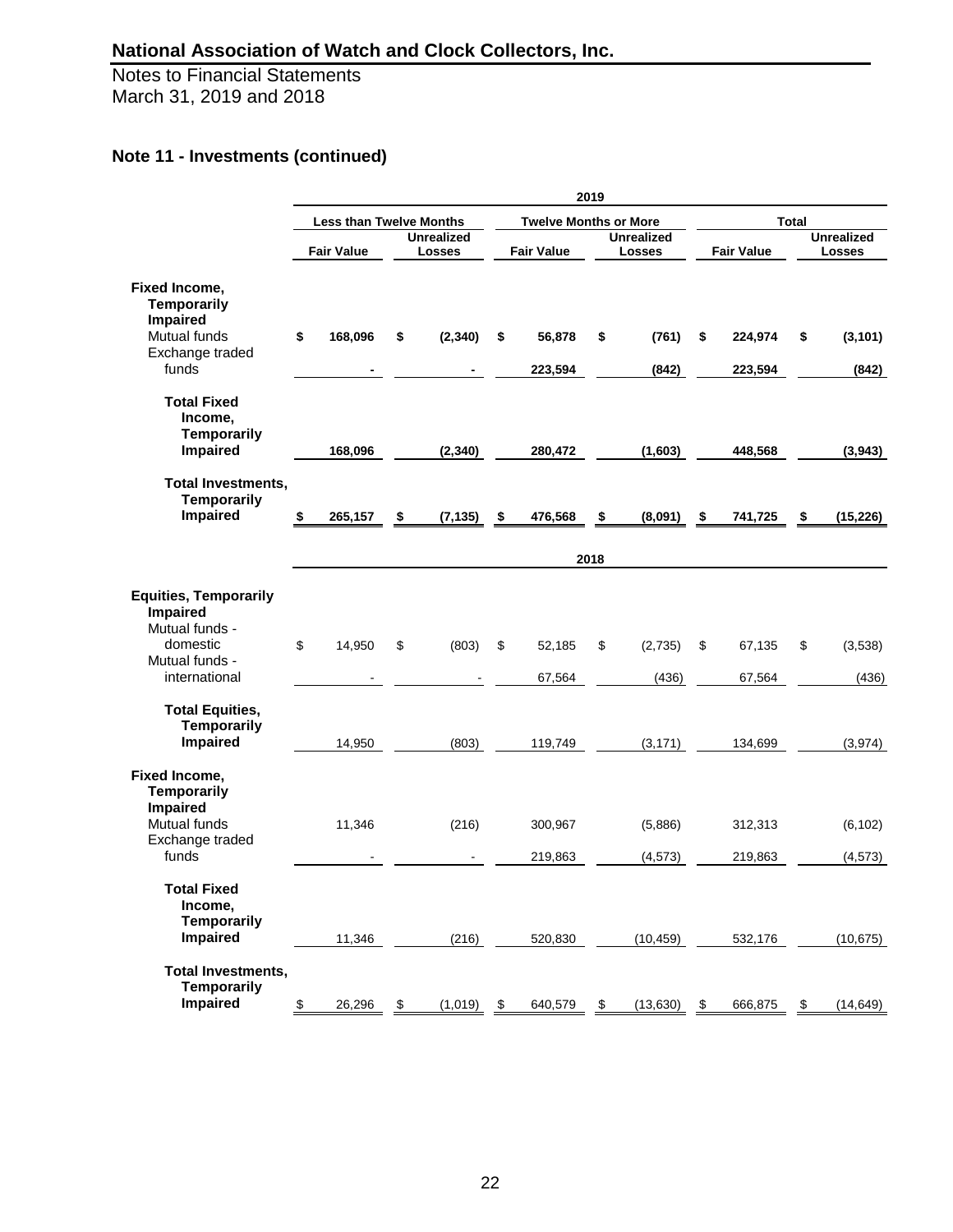### **Note 12 - Endowment**

The NAWCC's endowments consist of several funds established for a variety of purposes. Its endowment includes both donor-restricted endowment funds and funds designated by the Board of Directors to function as an endowment. As required by accounting principles generally accepted in the United States of America (U.S. GAAP), net assets associated with endowment funds, including funds designated by the Board of Directors to function as endowments, are classified and reported based on the existence or absence of donor-imposed restrictions.

### **Interpretation of Relevant Law**

The Board of Directors of the NAWCC has interpreted Pennsylvania Act 141 to allow the NAWCC to select a principal and income or total return policy in the absence of specific donor stipulations. Act 141 seeks to preserve the value of the original gift as of the gift date of the donor restricted endowment funds and provides a framework for the prudent use of endowment earnings to support the NAWCC's operations. As a result of this interpretation, the NAWCC classifies as net assets with donor restrictions (a) the original value of gifts donated to the permanent endowment, (b) the original value of subsequent gifts to the permanent endowment, and (c) accumulations to the permanent endowment made in accordance with the direction of the applicable donor gift instrument at the time the accumulation is added to the fund. Unless specifically defined by donor stipulation, it is NAWCC's policy to account for the change in the underlying investments' fair value in the board designated portion of the endowment.

Unless specifically defined by a donor-restricted endowment fund required by donor stipulation, the NAWCC considers the following factors in making a determination to accumulate or appropriate endowment funds:

- (1) The duration and preservation of the fund
- (2) The purposes of the organization and the donor-restricted endowment fund
- (3) General economic conditions
- (4) The possible effect of inflation and deflation
- (5) The expected total return from income and appreciation of investments
- (6) Other resources of the organization
- (7) The investment policies of the organization

The following schedules represent the endowment net asset composition by type of endowment fund as of March 31:

|                                                                      |                                             |   | 2019                                     |   |                        |
|----------------------------------------------------------------------|---------------------------------------------|---|------------------------------------------|---|------------------------|
|                                                                      | <b>Without Donor</b><br><b>Restrictions</b> |   | <b>With Donor</b><br><b>Restrictions</b> |   | Total                  |
| Board-designated endowment funds<br>Donor-restricted endowment funds | 1,020,852                                   | S | 1,153,289                                | S | 1,020,852<br>1,153,289 |
|                                                                      | 1,020,852                                   |   | 1,153,289                                |   | 2,174,141              |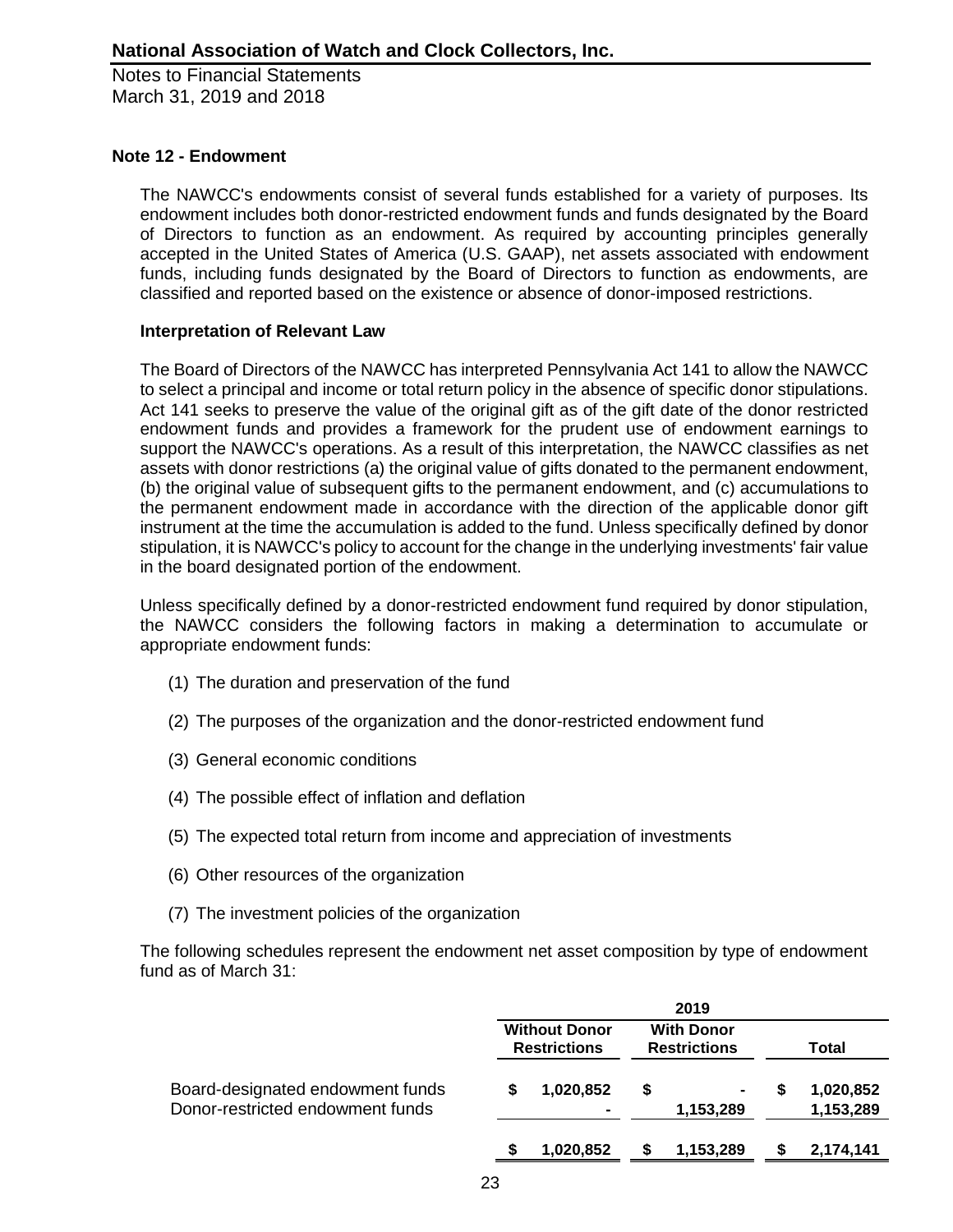# **Note 12 - Endowment (continued)**

|                                                                      |   |                                             |     | 2018                                     |   |                        |
|----------------------------------------------------------------------|---|---------------------------------------------|-----|------------------------------------------|---|------------------------|
|                                                                      |   | <b>Without Donor</b><br><b>Restrictions</b> |     | <b>With Donor</b><br><b>Restrictions</b> |   | Total                  |
| Board-designated endowment funds<br>Donor-restricted endowment funds | S | 1,109,136                                   | \$  | $\blacksquare$<br>1,100,987              | S | 1,109,136<br>1,100,987 |
|                                                                      |   | 1,109,136                                   | \$. | 1,100,987                                |   | 2,210,123              |

The following schedules represent the changes in endowment net assets for the years ended March 31:

| <b>Without Donor</b><br><b>With Donor</b><br><b>Restrictions</b><br><b>Restrictions</b><br><b>Total</b><br><b>Endowment Net Assets at</b><br><b>Beginning of Year</b><br>\$<br>1,109,136<br>\$<br>1,100,987<br>\$<br>2,210,123<br>Investment return<br>Interest and dividends<br>88,043<br>88,043<br>Net losses (realized and<br>unrealized)<br>(3,979)<br>(3,979)<br>Contributions<br>50,360<br>70,167<br>19,807<br>Change in value of promises to give<br>1,942<br>1,942<br><b>Disbursements</b><br>(181, 861)<br>(181, 861)<br>Fees<br>(10, 294)<br>(10, 294)<br><b>Endowment Net Asset at</b><br><b>End of Year</b><br>\$<br>1,020,852<br>\$<br>1,153,289<br>\$<br>2,174,141<br>2018<br><b>Endowment Net Assets at</b><br><b>Beginning of Year</b><br>\$<br>980,093<br>\$<br>1,001,697<br>\$<br>1,981,790<br>Investment return<br>Interest and dividends<br>84,478<br>84,478<br>Net gains (realized and<br>unrealized)<br>91,519<br>91,519<br>Contributions<br>103,272<br>4,472<br>98,800<br>Change in value of promises to give<br>490<br>490<br><b>Disbursements</b><br>(41, 722)<br>(41, 722)<br>Fees<br>(9,704)<br>(9,704)<br><b>Endowment Net Assets at</b><br><b>End of Year</b><br>\$<br>\$<br>1,109,136<br>1,100,987<br>\$<br>2,210,123 |  |  | 2019 |  |
|-----------------------------------------------------------------------------------------------------------------------------------------------------------------------------------------------------------------------------------------------------------------------------------------------------------------------------------------------------------------------------------------------------------------------------------------------------------------------------------------------------------------------------------------------------------------------------------------------------------------------------------------------------------------------------------------------------------------------------------------------------------------------------------------------------------------------------------------------------------------------------------------------------------------------------------------------------------------------------------------------------------------------------------------------------------------------------------------------------------------------------------------------------------------------------------------------------------------------------------------------------|--|--|------|--|
|                                                                                                                                                                                                                                                                                                                                                                                                                                                                                                                                                                                                                                                                                                                                                                                                                                                                                                                                                                                                                                                                                                                                                                                                                                                     |  |  |      |  |
|                                                                                                                                                                                                                                                                                                                                                                                                                                                                                                                                                                                                                                                                                                                                                                                                                                                                                                                                                                                                                                                                                                                                                                                                                                                     |  |  |      |  |
|                                                                                                                                                                                                                                                                                                                                                                                                                                                                                                                                                                                                                                                                                                                                                                                                                                                                                                                                                                                                                                                                                                                                                                                                                                                     |  |  |      |  |
|                                                                                                                                                                                                                                                                                                                                                                                                                                                                                                                                                                                                                                                                                                                                                                                                                                                                                                                                                                                                                                                                                                                                                                                                                                                     |  |  |      |  |
|                                                                                                                                                                                                                                                                                                                                                                                                                                                                                                                                                                                                                                                                                                                                                                                                                                                                                                                                                                                                                                                                                                                                                                                                                                                     |  |  |      |  |
|                                                                                                                                                                                                                                                                                                                                                                                                                                                                                                                                                                                                                                                                                                                                                                                                                                                                                                                                                                                                                                                                                                                                                                                                                                                     |  |  |      |  |
|                                                                                                                                                                                                                                                                                                                                                                                                                                                                                                                                                                                                                                                                                                                                                                                                                                                                                                                                                                                                                                                                                                                                                                                                                                                     |  |  |      |  |
|                                                                                                                                                                                                                                                                                                                                                                                                                                                                                                                                                                                                                                                                                                                                                                                                                                                                                                                                                                                                                                                                                                                                                                                                                                                     |  |  |      |  |
|                                                                                                                                                                                                                                                                                                                                                                                                                                                                                                                                                                                                                                                                                                                                                                                                                                                                                                                                                                                                                                                                                                                                                                                                                                                     |  |  |      |  |
|                                                                                                                                                                                                                                                                                                                                                                                                                                                                                                                                                                                                                                                                                                                                                                                                                                                                                                                                                                                                                                                                                                                                                                                                                                                     |  |  |      |  |
|                                                                                                                                                                                                                                                                                                                                                                                                                                                                                                                                                                                                                                                                                                                                                                                                                                                                                                                                                                                                                                                                                                                                                                                                                                                     |  |  |      |  |
|                                                                                                                                                                                                                                                                                                                                                                                                                                                                                                                                                                                                                                                                                                                                                                                                                                                                                                                                                                                                                                                                                                                                                                                                                                                     |  |  |      |  |
|                                                                                                                                                                                                                                                                                                                                                                                                                                                                                                                                                                                                                                                                                                                                                                                                                                                                                                                                                                                                                                                                                                                                                                                                                                                     |  |  |      |  |
|                                                                                                                                                                                                                                                                                                                                                                                                                                                                                                                                                                                                                                                                                                                                                                                                                                                                                                                                                                                                                                                                                                                                                                                                                                                     |  |  |      |  |
|                                                                                                                                                                                                                                                                                                                                                                                                                                                                                                                                                                                                                                                                                                                                                                                                                                                                                                                                                                                                                                                                                                                                                                                                                                                     |  |  |      |  |
|                                                                                                                                                                                                                                                                                                                                                                                                                                                                                                                                                                                                                                                                                                                                                                                                                                                                                                                                                                                                                                                                                                                                                                                                                                                     |  |  |      |  |
|                                                                                                                                                                                                                                                                                                                                                                                                                                                                                                                                                                                                                                                                                                                                                                                                                                                                                                                                                                                                                                                                                                                                                                                                                                                     |  |  |      |  |
|                                                                                                                                                                                                                                                                                                                                                                                                                                                                                                                                                                                                                                                                                                                                                                                                                                                                                                                                                                                                                                                                                                                                                                                                                                                     |  |  |      |  |
|                                                                                                                                                                                                                                                                                                                                                                                                                                                                                                                                                                                                                                                                                                                                                                                                                                                                                                                                                                                                                                                                                                                                                                                                                                                     |  |  |      |  |
|                                                                                                                                                                                                                                                                                                                                                                                                                                                                                                                                                                                                                                                                                                                                                                                                                                                                                                                                                                                                                                                                                                                                                                                                                                                     |  |  |      |  |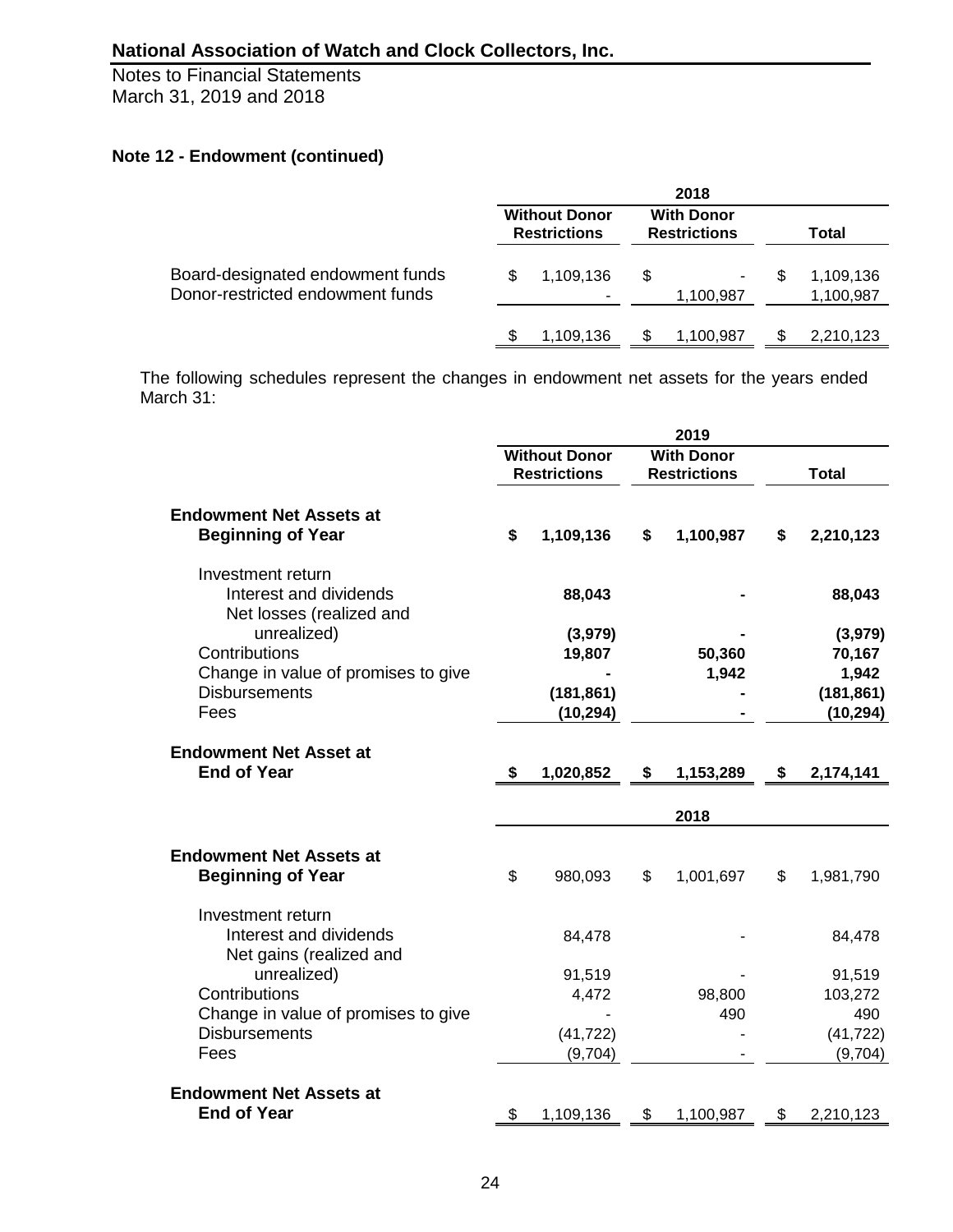### **Note 12 - Endowment (continued)**

### **Funds with Deficiencies**

The fair value of assets associated with individual donor-restricted endowment funds may fall below the level that the donor or the relevant state law requires NAWCC to retain as a fund of perpetual duration. The relevant state law has no requirement to restore donor-restricted fund deficiencies and accounting standards provide that the generally accepted rule of reporting such deficiencies as net assets without donor restrictions should be applied only in the absences of donor stipulations or laws to the contrary. In accordance with the NAWCC's investment policy, endowment funds with donor restrictions are reported at the original value of initial and subsequent gifts (see Interpretation of Relevant Law). As a result, there were no deficiencies reported as of March 31, 2019 and 2018.

### **Return Objectives and Risk Parameters**

The NAWCC has adopted investment and spending policies for endowment assets that attempt to provide a predictable stream of funding to programs supported by its endowments while seeking to maintain the purchasing power of the endowment assets. Endowment assets include those assets of donor-restricted funds that the NAWCC must hold in perpetuity or for a donor-specified period(s), as well as Board-designated funds. The policy underlines the need for diversification, preservation of capital and risk awareness with the goal of providing endowment growth and income in perpetuity.

### **Strategies Employed for Achieving Objectives**

The investment strategy of the NAWCC is to emphasize total return; that is, the aggregate return from capital appreciation (realized and unrealized) and dividend and interest income. The NAWCC targets a diversified asset allocation that places a greater emphasis on fixed income investments to achieve its long-term return objectives within prudent risk constraints.

### **Endowment Spending Policy and How the Investment Objectives Relate to the Spending Policy**

The general spending policy of the endowment funds is based on a total return policy in which capital gains, interest, and dividends are reinvested in the endowment. The spending rate shall be based upon the portfolio value and will be equal to 4% of that value set by the investment committee.

### **Note 13 - Collections**

The NAWCC's collections are made up of horological artifacts and research materials of historical significance that are held for educational, research, and curatorial purposes. Each of the items is preserved and cared for and activities verifying their existence and assessing their condition are performed continuously. The collections are subject to a policy that requires proceeds from their sales to be used to acquire other items for the collection or for conservation of items in the collection.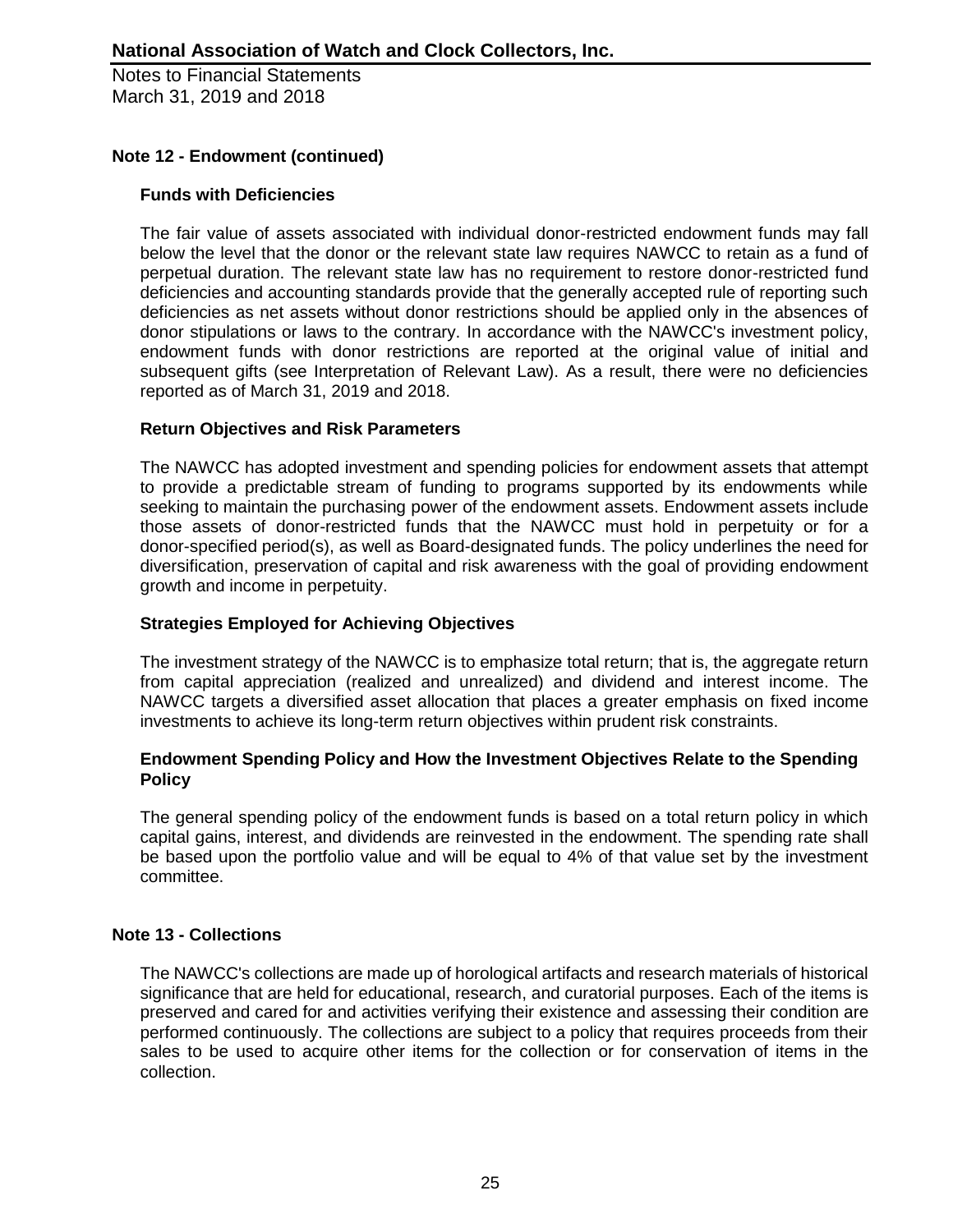Notes to Financial Statements March 31, 2019 and 2018

### **Note 14 - Property and Equipment**

Property and equipment consist of the following as of March 31:

|                                                                                                                  |    | 2019                                                 | 2018                                                       |
|------------------------------------------------------------------------------------------------------------------|----|------------------------------------------------------|------------------------------------------------------------|
| Building and improvements<br>Office furniture and equipment<br>Museum equipment<br>School equipment<br>*<br>Land | \$ | 9,424,058<br>476,329<br>720,543<br>318,850<br>53,800 | \$<br>9,370,580<br>476,329<br>655,812<br>322,915<br>53,800 |
|                                                                                                                  |    | 10,993,580                                           | 10,879,436                                                 |
| Accumulated depreciation                                                                                         |    | (6,782,108)                                          | (6, 498, 782)                                              |
|                                                                                                                  |    | 4,211,472                                            | 4,380,654                                                  |

### Not depreciated

Depreciation expense amounted to \$283,326 and \$288,182 for the years ended March 31, 2019 and 2018, respectively.

## **Note 15 - Charitable Gift Annuity Obligation**

The NAWCC is the beneficiary of various charitable gift annuities that provide for the payment of distributions to the annuitants for the remainder of their lives. After this time period, the remaining assets are available for the NAWCC's use. The value of the gift annuities received over the calculated liability is recognized as contribution revenue without donor restrictions, unless restricted by donor stipulation. The annuities are reflected as a liability on NAWCC's statement of financial position at their present value discounted over the expected lives of the annuitants using a discount rate of 3%. There were no new gift annuities during the years ended March 31, 2019 and 2018. The NAWCC will calculate the present value of the estimated future payments to the annuitants on an annual basis. The current portion of the liability consists of all payment distributions due within one year

### **Note 16 - Retirement Plan**

The NAWCC maintains a qualified defined contribution 401(k) plan (Plan) covering eligible employees. Full time employees who attain 21 years of age are eligible to participate in the Plan. A full time employee has to complete one year of service in order to become eligible to share in employer contributions. Participants are 100% vested in all employer contributions. Each year the employer shall contribute to the trust fund such amount as shall be determined by the employer acting through the members of its Board of Directors. The contribution rate for the NAWCC is 5% at March 31, 2019 and 2018. As of March 31, 2019 and 2018, retirement expense amounted to \$31,214 and \$31,883, respectively.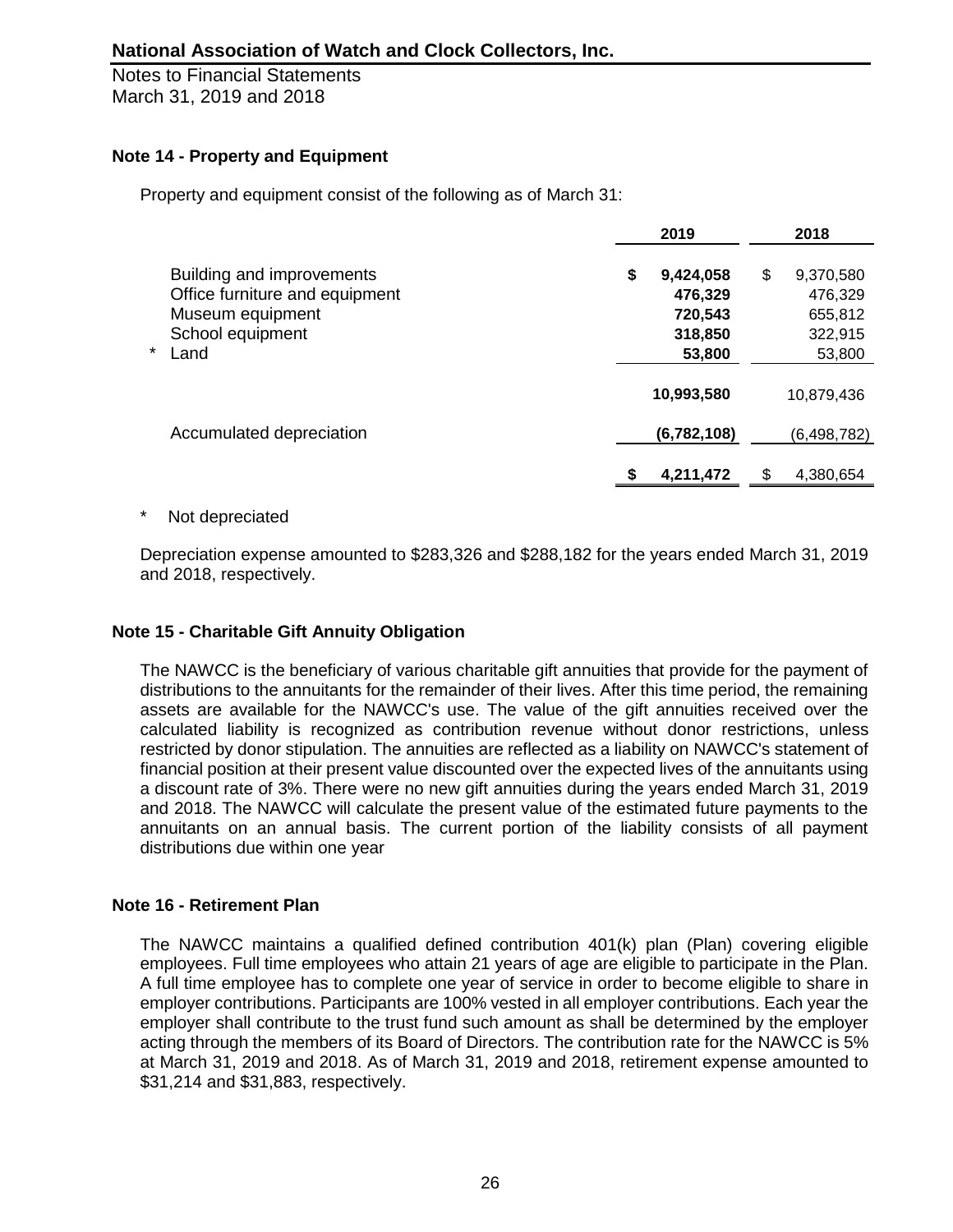### **Note 17 - Unemployment Compensation Fund**

The NAWCC reimburses the Pennsylvania Unemployment Compensation Fund for actual unemployment compensation claims paid (self-insured). When employees receive unemployment compensation benefits, the Pennsylvania Unemployment Compensation Fund is reimbursed for the amount of the payment by the NAWCC. The NAWCC posted a surety bond in the amount of \$3,000 to insure any unpaid bills by the NAWCC, which expires December 31, 2022.

### **Note 18 - Commitments**

The NAWCC leases office equipment under various operating leases. Total lease expense for the years ended March 31, 2019 and 2018 amounted to \$18,279 and \$18,051, respectively.

Future minimum lease payments, assuming no change in current terms, consist of the following for the remaining four years ending March 31:

| 2020 | \$ | 17,979 |
|------|----|--------|
| 2021 |    | 17,979 |
| 2022 |    | 8,681  |
| 2023 |    | 1,137  |
|      |    |        |
|      | S  | 45,776 |

### **Note 19 - Net Assets Without Donor Restrictions**

The NAWCC's net assets without donor restrictions is comprised of undesignated and Board designated amounts for the following purposes as of March 31:

|                              |    | 2019      |    | 2018      |  |
|------------------------------|----|-----------|----|-----------|--|
| Undesignated                 | \$ | 4,555,632 | \$ | 4,714,093 |  |
| Board designated for         |    |           |    |           |  |
| Endowment                    |    |           |    |           |  |
| Museum and library endowment |    | 760,730   |    | 805,084   |  |
| Museum endowment             |    | 174,137   |    | 204,701   |  |
| Library endowment            |    | 57,129    |    | 65,425    |  |
| <b>Education endowment</b>   |    | 27,313    |    | 28,778    |  |
| NAWCC general endowment      |    | 1,543     |    | 5,148     |  |
| Heritage fund                |    | 28,022    |    | 27,060    |  |
|                              | \$ | 5,604,506 | \$ | 5,850,289 |  |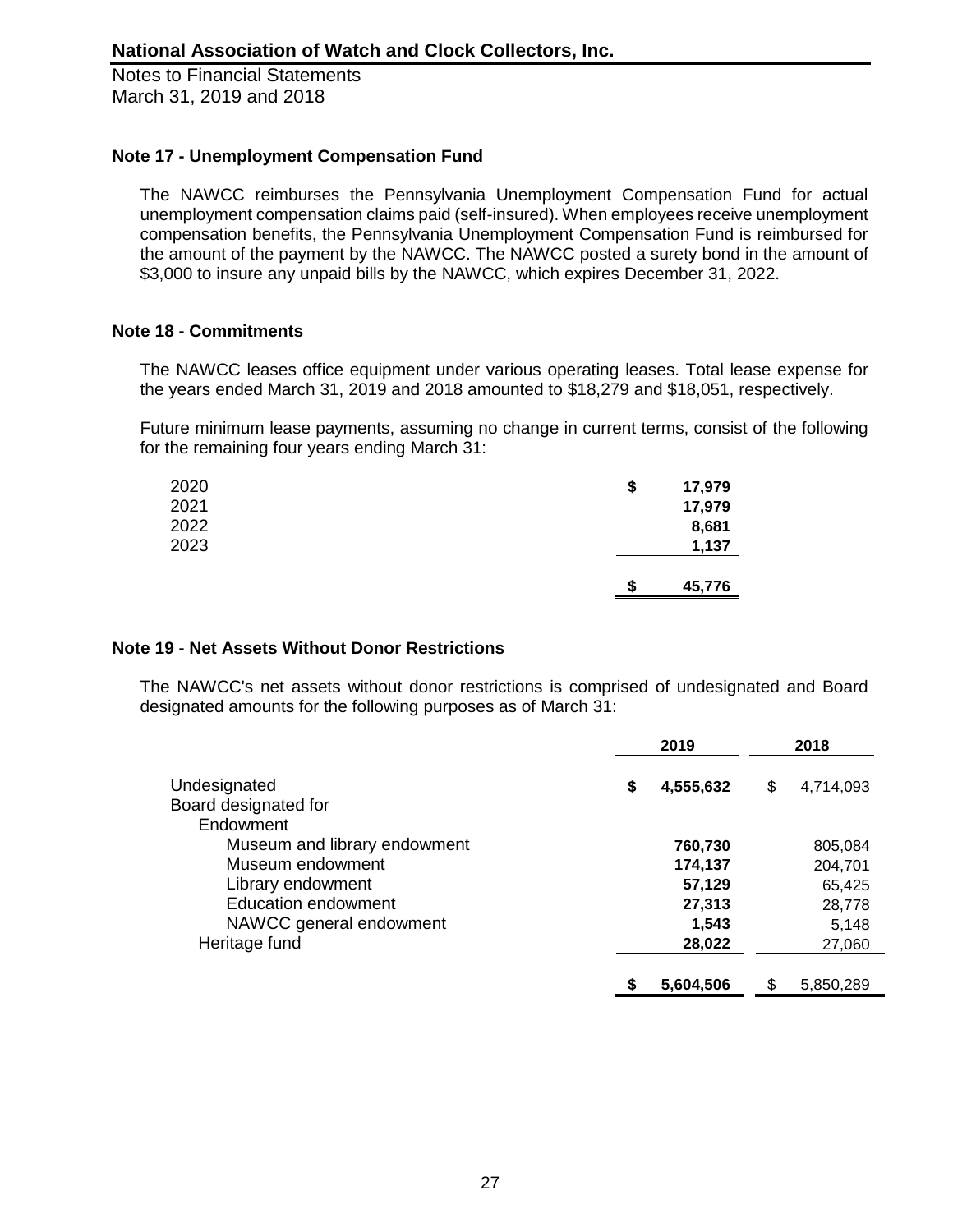### **Note 20 - Net Assets With Donor Restrictions**

The NAWCC's net assets with donor restrictions are restricted for the following purposes or periods as of March 31:

|                                                                       | 2019 |         | 2018          |  |
|-----------------------------------------------------------------------|------|---------|---------------|--|
|                                                                       |      |         |               |  |
| <b>Subject to the Passage of Time</b><br>Promises to give - operating | \$   | 200,188 | \$<br>250,040 |  |
| Promises to give - capital                                            |      | 7,456   |               |  |
| <b>Subject to Expenditure for Specific Purpose</b>                    |      |         | 8,020         |  |
| Education                                                             |      |         |               |  |
| Wilbur Pritchard Fund for Awards of Excellence in                     |      |         |               |  |
| Watch Repair or Restoration                                           |      |         |               |  |
|                                                                       |      | 57,872  | 55,737        |  |
| Midwest Regional Scholarship<br>Purchase of books for school          |      | 5,979   | 24,651        |  |
|                                                                       |      | 1,842   | 1,842         |  |
| Horological Workbook J L Gropengiesser                                |      | 1,519   | 1,519         |  |
| Anthony Montefusco Memorial Scholarship                               |      | 675     | 1,025         |  |
| Zuercher Scholarship Fund                                             |      |         | 600           |  |
| Watch and Clock Museum                                                |      |         |               |  |
| Museum acquisitions                                                   |      | 24,315  | 36,878        |  |
| Ansonia clock rebuild                                                 |      | 7,056   | 14,956        |  |
| McClintock clock 514 Poplar Street                                    |      | 5,875   | 7,500         |  |
| McClintock clock in Boulder, CO                                       |      | 4,867   | 4,867         |  |
| Museum education program                                              |      | 3,118   | 3,118         |  |
| Wristwatch acquisitions                                               |      | 1,800   | 1,800         |  |
| Digital camera                                                        |      | 1,736   | 1,736         |  |
| Museum education outreach                                             |      | 1,734   | 1,734         |  |
| Museum public programs                                                |      | 1,669   | 2,169         |  |
| Time Explorer's workshop                                              |      | 1,449   | 1,449         |  |
| Arthur clock                                                          |      | 1,300   |               |  |
| Engle clock restoration                                               |      | 1,264   | 1,714         |  |
| Tower and Street clock exhibit                                        |      | 1,141   | 1,141         |  |
| James Bond exhibit                                                    |      | 1,043   | 1,043         |  |
| Orrery pedestal/security                                              |      | 750     | 750           |  |
| Hamilton video project                                                |      | 573     | 573           |  |
| Museum DVD project                                                    |      | 500     | 500           |  |
| Theater upgrade A/V                                                   |      | 500     | 500           |  |
| 50 Year membership plaque                                             |      | 375     | 375           |  |
| Clock and watch restoration                                           |      | 337     | 337           |  |
| Eberman tower clock stand                                             |      | 123     | 123           |  |
| Clock garden                                                          |      | 100     | 100           |  |
| General exhibits                                                      |      | 25      | 4,205         |  |
| Museum Carriage clock exhibit                                         |      |         | 938           |  |
| National                                                              |      |         |               |  |
| Symposium committee                                                   |      | 19,080  | 18,769        |  |
| Webinars education committee                                          |      | 9,415   | 10,000        |  |
| Traveling workshop                                                    |      | 8,428   | 8,428         |  |
| Small building improvements                                           |      | 7,872   | 5,075         |  |
| Facilities projects                                                   |      | 6,500   | 5,944         |  |
| Crystal fund - unidentified use                                       |      | 6,407   | 100,000       |  |
| Buckeye Chapter 23 education                                          |      | 4,000   | 4,000         |  |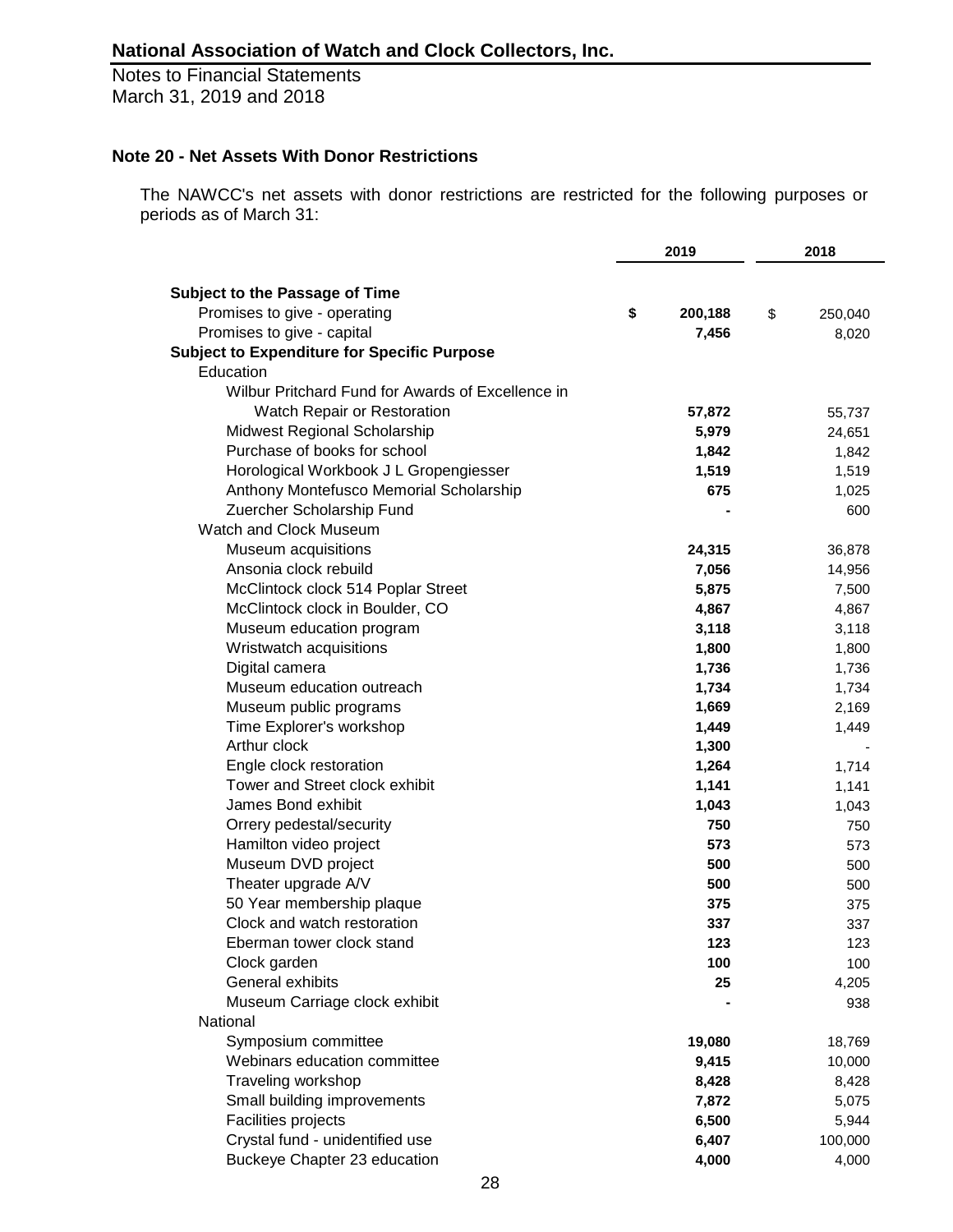Notes to Financial Statements March 31, 2019 and 2018

# **Note 20 - Restrictions on Assets (continued)**

|                                                                                     | 2019 |           | 2018 |           |
|-------------------------------------------------------------------------------------|------|-----------|------|-----------|
| <b>Subject to Expenditure for Specific Purpose (continued)</b>                      |      |           |      |           |
| National (continued)                                                                |      |           |      |           |
| Regional computer system                                                            | \$   | 3,481     | \$   | 3,481     |
| <b>Public Time Initiative</b>                                                       |      | 3,308     |      | 3,308     |
| Zspace project                                                                      |      | 2,037     |      | 9,470     |
| Museum free library admission program and education                                 |      |           |      |           |
| classroom                                                                           |      | 1,876     |      |           |
| Capital projects                                                                    |      | 1,591     |      | 557       |
| Regional registration program                                                       |      | 1,000     |      | 1,000     |
| Pocket Watch webinar                                                                |      | 1,000     |      | 1,000     |
| LED light project                                                                   |      | 819       |      | 880       |
| <b>Collect Fond Memories</b>                                                        |      | 580       |      | 580       |
| Estate horological collection                                                       |      | 375       |      | 375       |
| Human Faces in Time                                                                 |      | 200       |      | 200       |
| National convention - youth programs                                                |      | 193       |      | 193       |
| Waterproof Depollier lab test fee                                                   |      | 75        |      | 75        |
| MB: Forum 400-Day, Atoms and Other Torsion                                          |      | 50        |      | 50        |
| Library shelving                                                                    |      |           |      | 399       |
| Library and Research Center                                                         |      |           |      |           |
| Library acquisitions                                                                |      | 7,203     |      | 8,099     |
| Keystone microfilm                                                                  |      | 5,278     |      | 5,278     |
| Seth Thomas collection book rebinding                                               |      | 2,423     |      | 2,423     |
| Hamilton Watch Company records                                                      |      | 2,277     |      | 2,277     |
| Hamilton ledger digitization                                                        |      | 2,208     |      | 2,478     |
| French horology journal                                                             |      | 2,200     |      | 2,200     |
| <b>Binding</b>                                                                      |      | 813       |      | 813       |
| Acquisition of horological art items                                                |      | 805       |      | 705       |
| Priestley book                                                                      |      |           |      | 7,399     |
| Library conversion                                                                  |      |           |      | 564       |
| Durfee book                                                                         |      |           |      | 500       |
| Library storage supplies                                                            |      |           |      | 235       |
| <b>Publications Department</b>                                                      |      |           |      |           |
| Special publications                                                                |      | 7,064     |      | 5,569     |
| Special publication on pocket watches                                               |      | 1,144     |      | 2,764     |
| Mailing costs for Tower Talk Chapter 134 newsletter<br>Southern Horology supplement |      | 9         |      | 9         |
| <b>Perpetual in Nature</b>                                                          |      |           |      | 2,700     |
| Museum endowment, including promises to give of \$22,550                            |      |           |      |           |
| and \$22,952, respectively                                                          |      | 407,608   |      | 385,069   |
| Library and research center endowment,<br>including                                 |      |           |      |           |
| promises to give of \$16,133 and \$16,814, respectively                             |      | 115,110   |      | 101,820   |
| Education endowment, including promises to give of                                  |      |           |      |           |
| \$16,133 and \$16,814, respectively                                                 |      | 267,055   |      | 264,611   |
| NAWCC endowment, including promises to give of \$28,920                             |      |           |      |           |
| and \$42,014, respectively                                                          |      | 363,516   |      | 349,487   |
|                                                                                     |      |           |      |           |
|                                                                                     | \$   | 1,600,181 | \$   | 1,750,724 |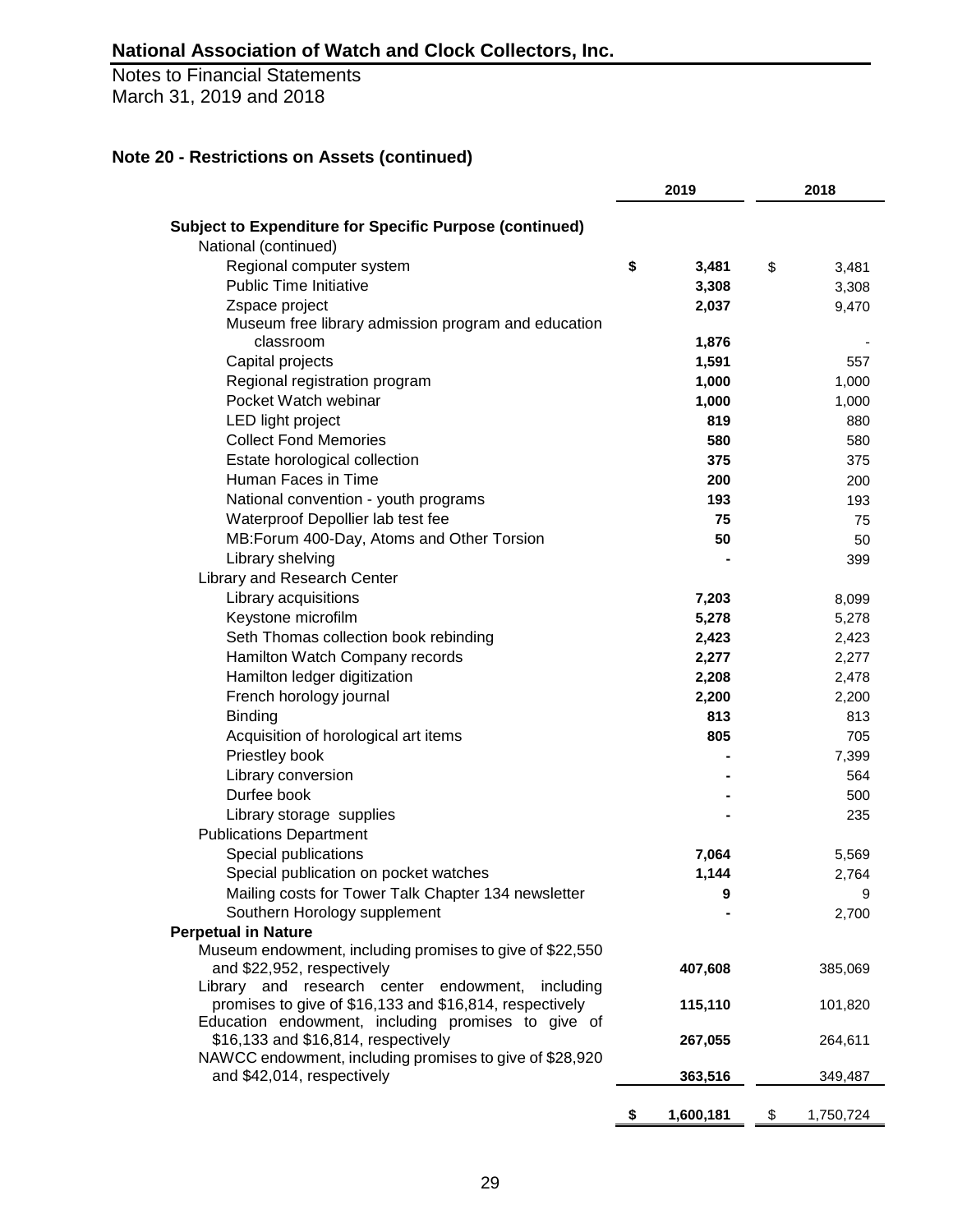### **Note 21 - Contingencies**

The NAWCC is involved in legal proceedings arising from activities in the ordinary course of business. The NAWCC is vigorously defending the claims. According to management, it is not possible to comment on the potential outcome of these matters; however, management believes the claims do not have merit. There has been no provision for the potential loss recorded.

### **Note 22 - Reclassification**

Certain information in the 2018 financial statements and related footnotes contain reclassifications necessary to make that information comparable to information presented in the 2019 financial statements. There was no change to total changes in net assets or total net assets.

### **Note 23 - Subsequent Events**

The NAWCC has evaluated subsequent events through November 14, 2019. This date is the date the financial statements were available to be issued. No material events subsequent to March 31, 2019 were noted.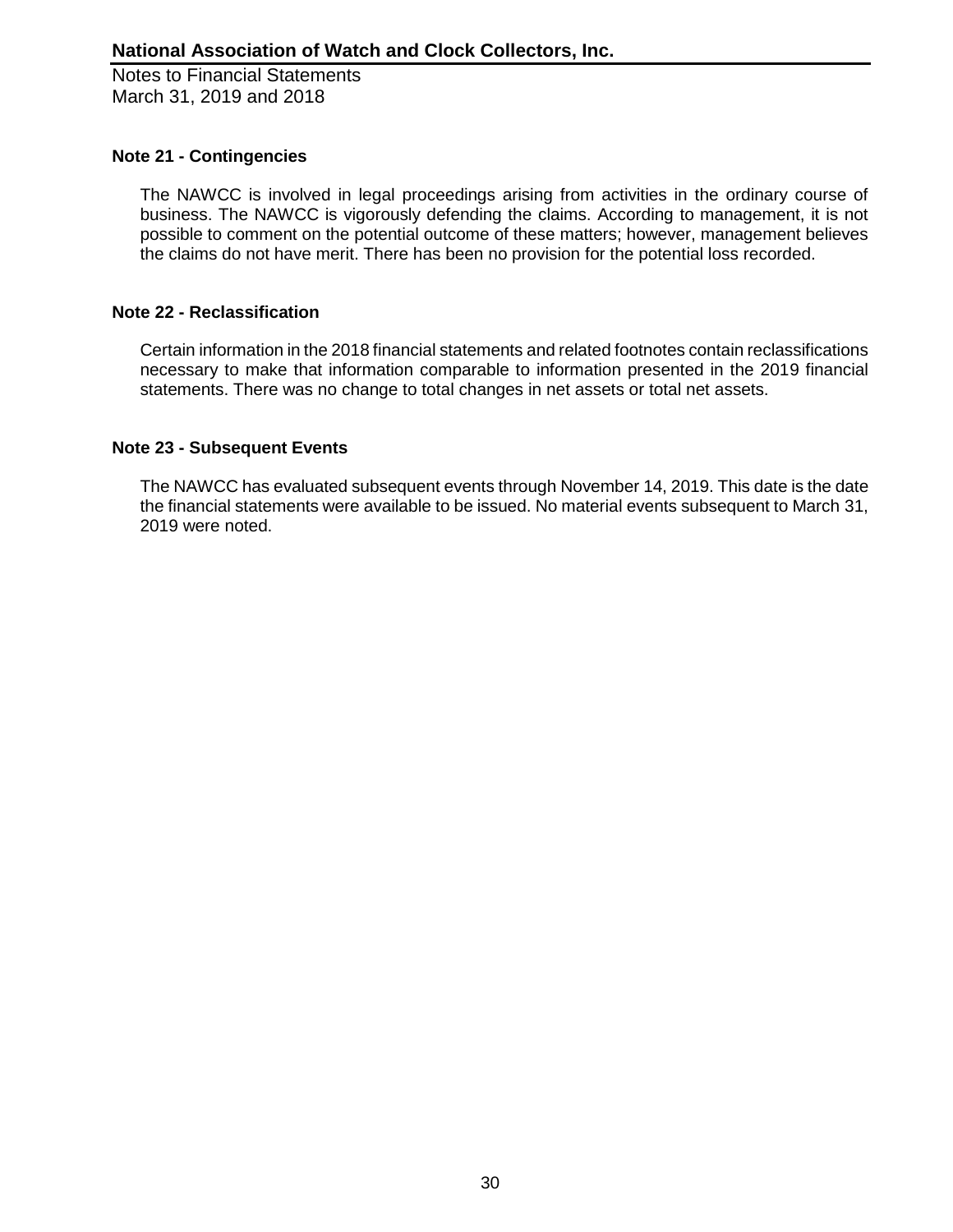Schedule of Program Activities

|                                                                                   | Year Ended March 31, 2019   |                    |                  |
|-----------------------------------------------------------------------------------|-----------------------------|--------------------|------------------|
|                                                                                   | Membership<br><b>Museum</b> |                    |                  |
|                                                                                   | and                         | <b>Library and</b> |                  |
|                                                                                   | <b>Operations</b>           | <b>Education</b>   | <b>Totals</b>    |
| <b>Support and Revenue</b>                                                        |                             |                    |                  |
| Membership dues                                                                   | \$<br>943,823               | \$                 | \$<br>943,823    |
| Donations                                                                         | 206,736                     | 102,715            | 309,451          |
| National events                                                                   | 251,962                     |                    | 251,962          |
| Advertising income - Mart Journal                                                 | 111,393                     |                    | 111,393          |
| Investment income, net of fees                                                    | 36,226                      | 74,955             | 111,181          |
| Store sales                                                                       |                             | 80,959             | 80,959           |
| In-kind contributions                                                             | 32,119                      | 47,591             | 79,710           |
| Museum admissions                                                                 |                             | 49,984             | 49,984           |
| Tuition and registration fees                                                     |                             | 47,394             | 47,394           |
| Miscellaneous income                                                              | 26,956                      | 1,104              | 28,060           |
| Grants                                                                            |                             | 17,090             | 17,090           |
| Advertising income - other                                                        | 13,972                      |                    | 13,972           |
| Rental income                                                                     | 9,455                       |                    | 9,455            |
| Special events sponsorship                                                        | 4,385                       | 3,100              | 7,485            |
| Silent auction income                                                             |                             | 5,995              | 5,995            |
| Traveling workshop income                                                         | 2,750                       | 479                | 3,229            |
| Special events, net of expenses of \$9,394                                        |                             | (1, 923)           | (1,923)          |
| Loss on sale of investments                                                       | (43,071)                    |                    | (43,071)         |
|                                                                                   |                             |                    |                  |
| <b>Total Support and Revenue</b>                                                  | 1,596,706                   | 429,443            | 2,026,149        |
| <b>Expenses</b>                                                                   |                             |                    |                  |
| Salaries and wages                                                                | 645,810                     | 214,585            | 860,395          |
| Depreciation                                                                      | 3,623                       | 279,703            | 283,326          |
| Employee benefits and payroll taxes                                               | 139,388                     | 65,595             | 204,983          |
| Professional fees                                                                 | 104,886                     | 28,656             | 133,542          |
| <b>Bulletin printing</b>                                                          | 131,082                     |                    | 131,082          |
| Utilities and telephone                                                           | 16,911                      | 72,619             | 89,530           |
| Equipment rental                                                                  | 31,517                      | 54,844             | 86,361           |
| Supplies                                                                          | 13,063                      | 48,229             | 61,292           |
| Committees and conferences                                                        | 164,847                     |                    | 164,847          |
| Travel and meals                                                                  | 48,797                      | 4,199              | 52,996           |
| Cost of sales                                                                     |                             | 48,492             | 48,492           |
| Event expenses                                                                    | 40,194                      | 218                | 40,412           |
| <b>Building rental</b>                                                            | 14,105                      | 25,212             | 39,317           |
| Other printing and postage                                                        | 32,391                      | 6,549              | 38,940           |
| Administrative fees                                                               | 20,956                      | 14,460             | 35,416           |
| Miscellaneous expense                                                             | 29,107                      | 2,734              | 31,841           |
| Insurance                                                                         | 23,419                      | 5,804              | 29,223           |
| <b>MART</b> printing                                                              | 26,210                      |                    | 26,210           |
| <b>Exhibits and advertising</b>                                                   | 1,123                       | 20,240             | 21,363           |
| Website costs                                                                     | 11,625                      |                    | 11,625           |
| Dues and subscriptions                                                            | 7,223                       | 3,347              | 10,570           |
| Bad debt expense                                                                  | 5,800                       |                    | 5,800            |
| Traveling workshop                                                                | 2,450                       |                    | 2,450            |
| <b>Total Expenses</b>                                                             | 1,514,527                   | 895,486            | 2,410,013        |
|                                                                                   |                             |                    |                  |
| <b>Excess (Deficiency) of Support and Revenue</b><br>over Expenses                | 82,179                      | (466, 043)         | (383, 864)       |
| <b>Change in Net Assets Related to Collection Items</b><br><b>Not Capitalized</b> |                             |                    |                  |
| Museum collection items purchased, not capitalized                                |                             | (28, 128)          | (28, 128)        |
| <b>Change in Value of Charitable Gift Annuities</b>                               | (18, 256)                   |                    | (18, 256)        |
| <b>Unrealized Holding Gains on Investments</b>                                    | 33,922                      |                    | 33,922           |
| <b>Changes in Net Assets</b>                                                      | \$<br>97,845                | \$<br>(494, 171)   | \$<br>(396, 326) |